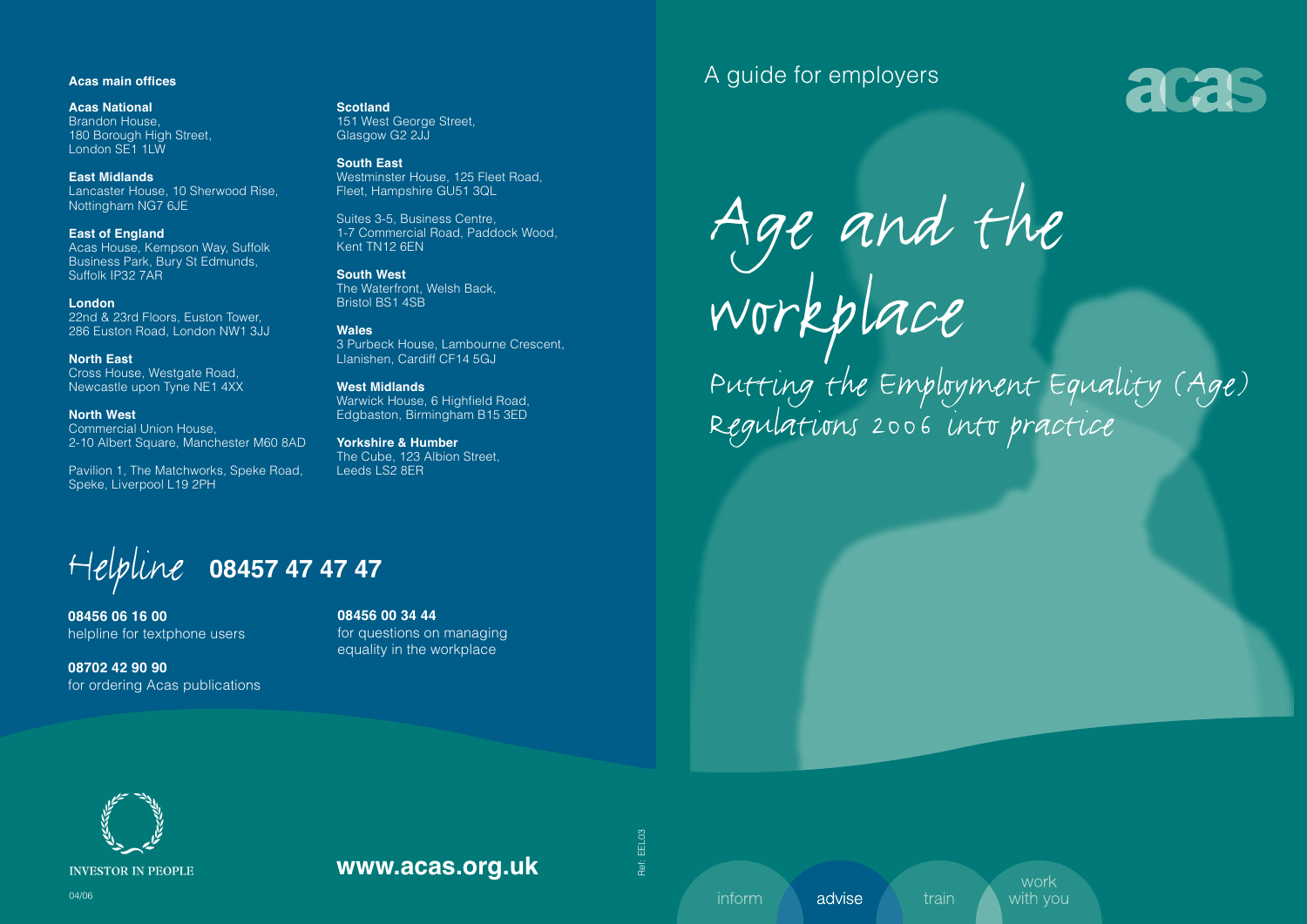# Can help with your<br>employment relations needs Acas can help with your Contents

Every year Acas helps employers and employees from thousands of workplaces. That means we keep right up to date with today's employment relations issues – such as discipline and grievance handling, preventing discrimination and communicating effectively in workplaces. Make the most of our practical experience for your organisation  $-$  find out what we can do for you.

#### We inform

We answer your questions, give you the facts you need and talk through your options. You can then make informed decisions. Contact us to keep on top of what employment rights legislation means in practice – before it gets on top of you. Call our helpline 08457 47 47 47 or visit our website www.acas.org.uk.

#### We advise and guide

We give you practical know-how on setting up and keeping good relations in your organisation. Look at our publications on the website or ask our helpline to put you in touch with your local Acas adviser. Our Equality Direct helpline 08456 00 34 44 advises on equality issues, such as discrimination.

#### We train

From a two-hour session on the key points of new legislation or employing people to courses specially designed for people in your organisation, we offer training to suit you. Look on the website for what is coming up in your area and to book a place or talk to your local Acas office about our tailored services.

#### We work with you

We offer hands-on practical help and support to tackle issues in your business with you. This might be through one of our well-known problem-solving services. Or a programme we have worked out together to put your business firmly on track for effective employment relations. You will meet your Acas adviser and discuss exactly what is needed before giving any go-ahead.

| Introduction                          |  |
|---------------------------------------|--|
| What the regulations say – in summary |  |

#### **Guidance for employers**

| What do the regulations mean?                                                             | 6  |
|-------------------------------------------------------------------------------------------|----|
| An equality policy and action plan                                                        | 10 |
| Recruitment                                                                               | 11 |
| Retaining good staff                                                                      | 18 |
| Retirement                                                                                | 23 |
| Know your staff                                                                           | 28 |
| Objective justifications, exceptions, exemptions<br>and genuine occupational requirements | 30 |

#### **Guidance for individuals**

| What do I do if I am an individual who has | 36 |
|--------------------------------------------|----|
| suffered discrimination or harassment?     |    |

#### **Further guidance for employers**

#### **Annexes**

| Annex 1:  | An age healthcheck                                                      | 43 |
|-----------|-------------------------------------------------------------------------|----|
| Annex 2:  | Age action plan – some potential quick wins                             | 44 |
| Annex 3:  | Practical impact assessing for age bias in policies                     | 46 |
| Annex 4:  | Age monitoring - a framework                                            | 47 |
| Annex 5:  | Fair retirement flow chart                                              | 48 |
| Annex 6:  | Request to work beyond retirement flow chart                            | 50 |
|           | Annex 7-11: Examples of letters                                         | 54 |
| Annex 12: | Retirement - transitional arrangements applicable<br>up to 1 April 2007 | 59 |

1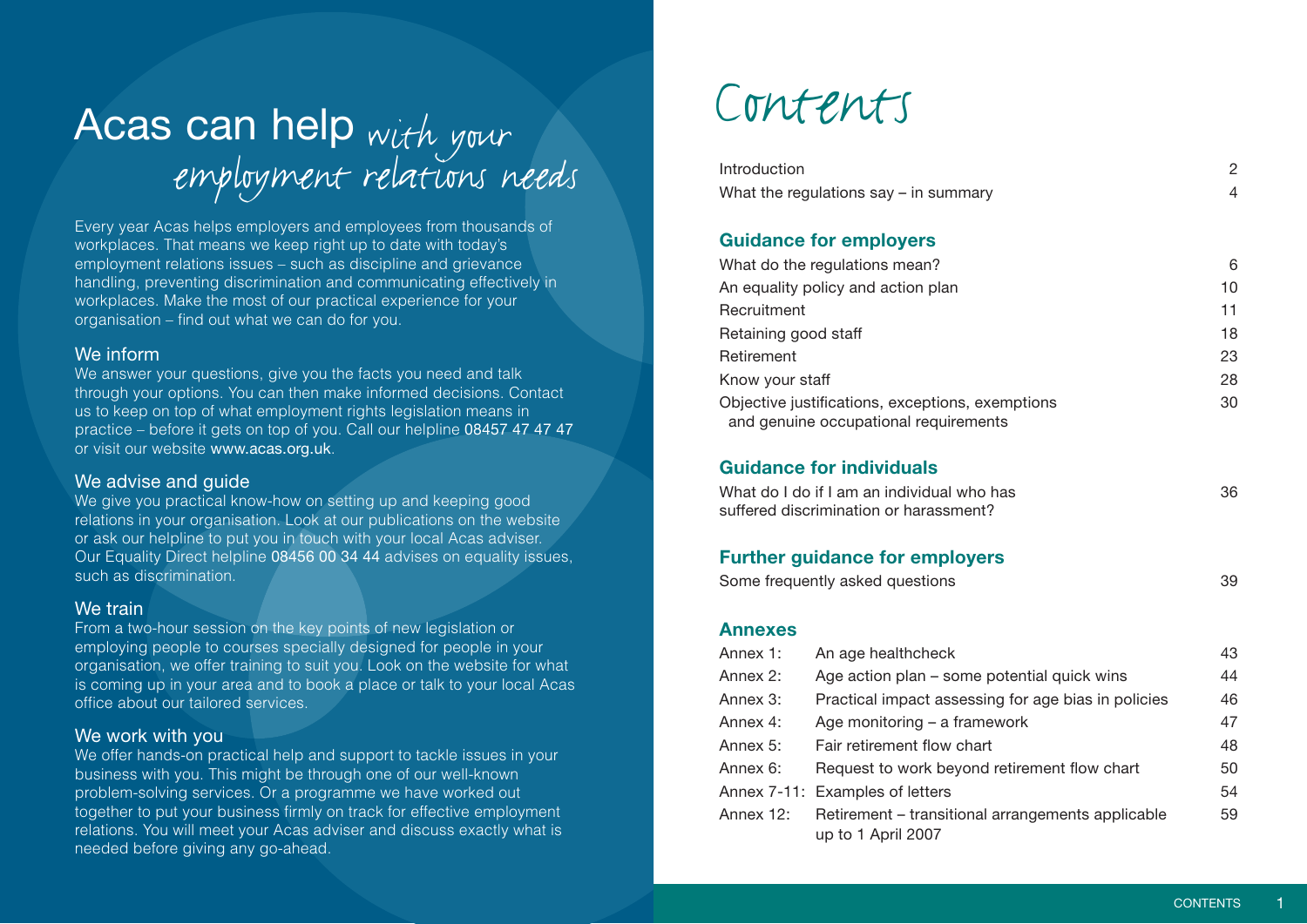# Introduction

From 1 October 2006 the Employment Equality (Age) Regulations make it unlawful to discriminate against workers, employees, job seekers and trainees because of their age. This booklet describes the regulations and gives you guidance on how to implement them.

#### **Terms in this guide – workers and employees**

**Workers** are covered in the regulations and in this guidance. Workers often undertake roles similar to employees but do not have contracts of employment like employees, these include office holders, police, barristers and partners in a business.

Our Guidance uses the term '**employee**' throughout to cover all workers except under length of service issues, retirement, and right to request which are for a narrower range of employees.

Fairness at work and good job performance go hand in hand. Tackling discrimination helps to attract, motivate and retain staff and enhances your reputation as an employer. Eliminating discrimination helps everyone to have an equal opportunity to work and to develop their skills.

Employees who are subjected to discrimination, harassment or victimisation may:

- be unhappy, less productive and less motivated
- resign
- make a complaint to an employment tribunal.

In addition employers may find:

- their reputation as a business and as an employer may be damaged
- the cost of recruitment and training will increase because of higher employee turnover
- they may be liable to pay compensation following a claim to an employment tribunal – there is no upper limit to the amount of this compensation.

There is already legislation to protect people against discrimination on the grounds of sex, race, disability, gender reassignment, sexual orientation and religion or belief.

The new regulations should pose few difficulties in organisations where people are treated fairly and with consideration.

This guidance aims to:

- help employers and vocational training providers fulfil their obligations under the Employment Equality (Age) Regulations 2006
- make employees, job seekers and trainees aware of how they will be affected by the regulations.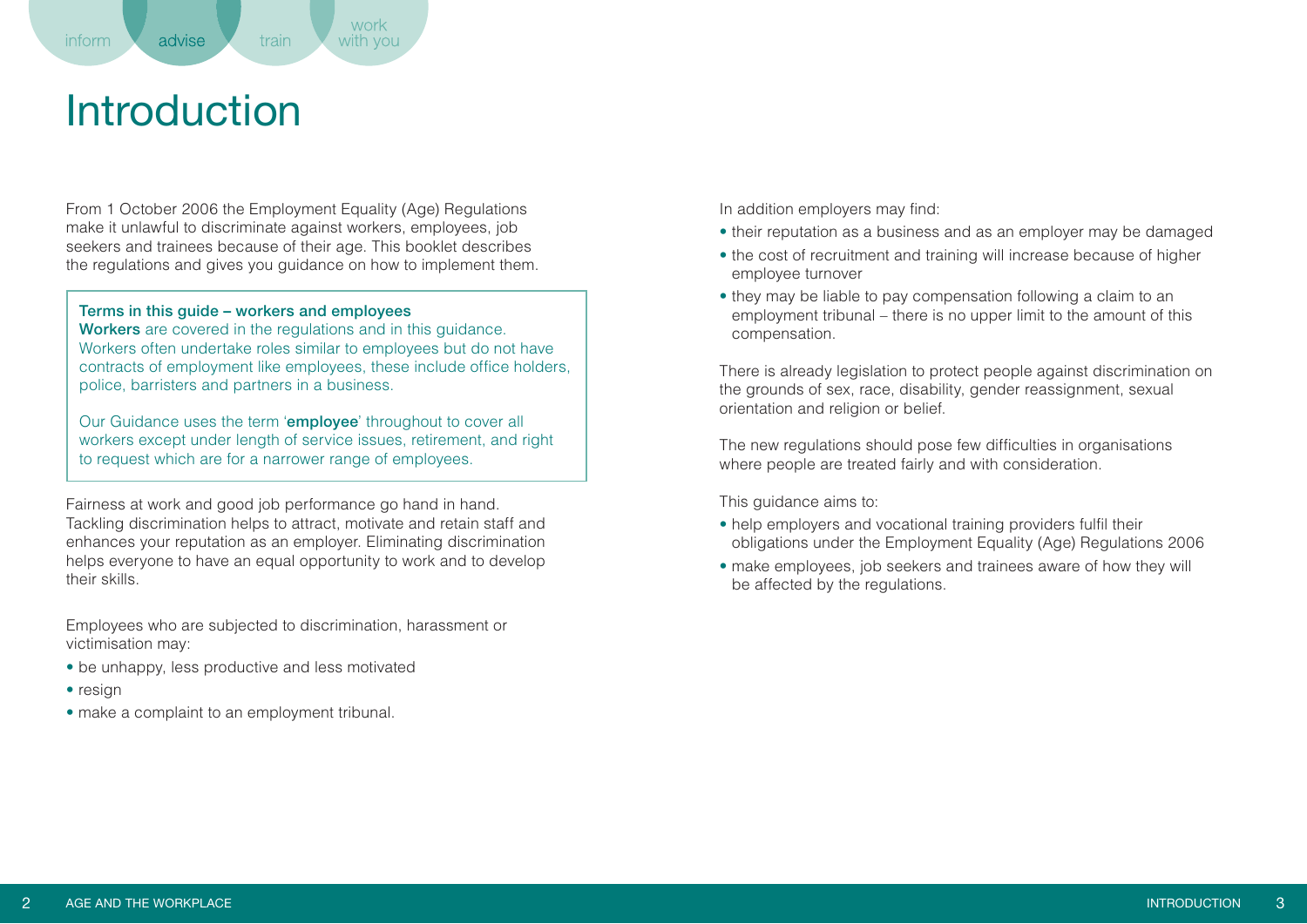work with you

# What the regulations say – in summary

train

These regulations apply to all employers, private and public sector vocational training providers, trade unions, professional organisations, employer organisations and trustees and managers of occupational pension schemes. In this context an employer is anyone who has employees or who enters into a contract with a person for them to do work. The regulations cover recruitment, terms and conditions, promotions, transfers, dismissals and training. They do not cover the provision of goods and services.

The regulations make it unlawful on the grounds of age to:

- discriminate directly against anyone that is, to treat them less favourably than others because of their age – unless objectively justified
- discriminate indirectly against anyone that is, to apply a criterion, provision or practice which disadvantages people of a particular age unless it can be objectively justified
- subject someone to harassment. Harassment is unwanted conduct that violates a person's dignity or creates an intimidating, hostile, degrading, humiliating or offensive environment for them having regard to all the circumstances including the perception of the victim
- victimise someone because they have made or intend to make a complaint or allegation or have given or intend to give evidence in relation to a complaint of discrimination on grounds of age
- discriminate against someone, in certain circumstances, after the working relationship has ended.

Employers could be responsible for the acts of employees who discriminate on grounds of age. This makes it important to train staff about the regulations.

Upper age limits on unfair dismissal and redundancy will be removed.

There will be a national default retirement age of 65, making compulsory retirement below 65 unlawful unless objectively justified.

Employees will have the right to request to work beyond 65 or any other retirement age set by the company. The employer has a duty to consider such requests.

There are limited circumstances when discrimination may be lawful (see section on genuine occupational requirements, objective justifications, exceptions and exemptions).

This guide does not use the precise legal terms contained within the regulations – reference needs to be made to the regulations.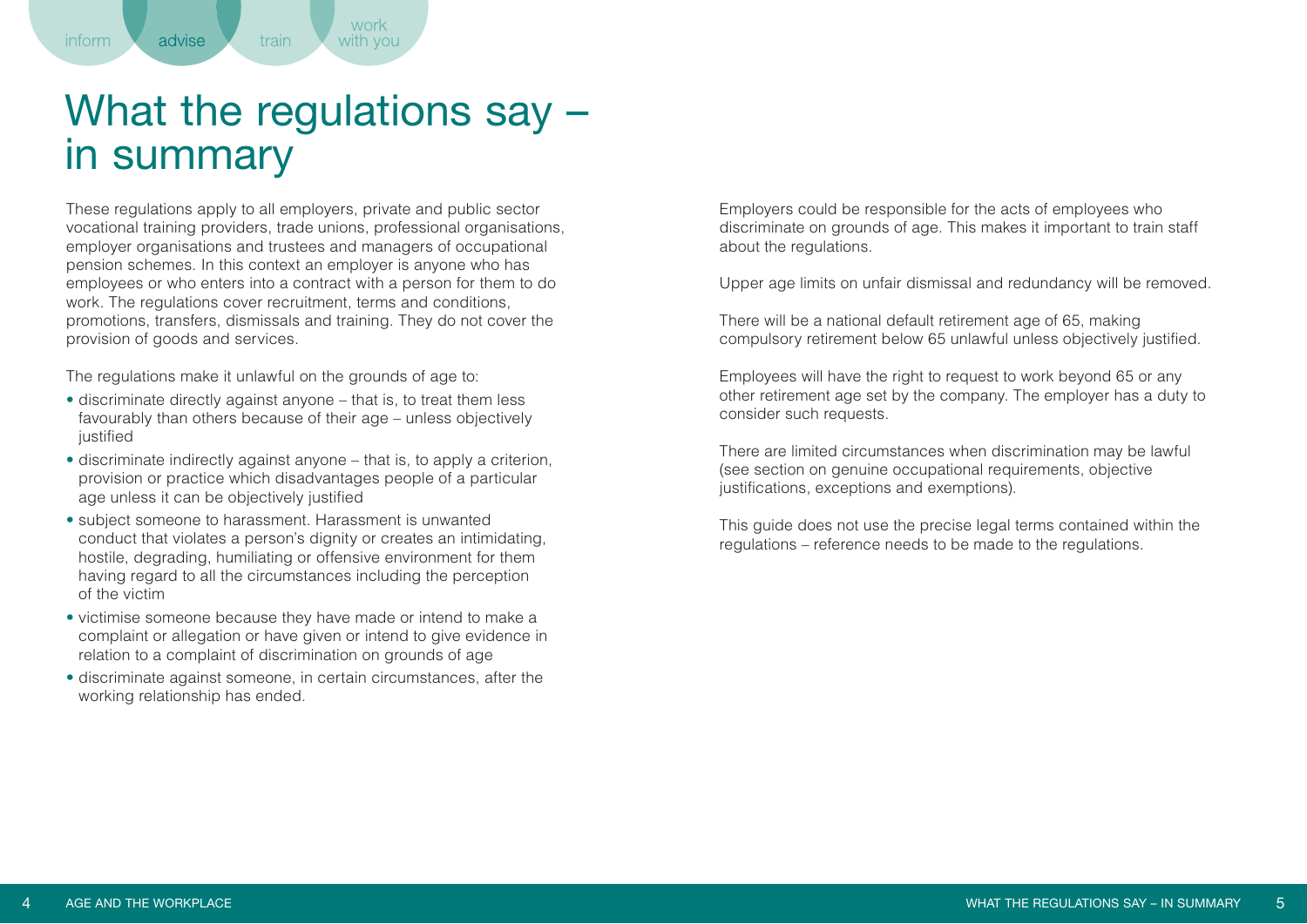### Guidance for employers What do the regulations mean?

### **A brief explanation of the regulations**

#### **Direct discrimination**

Direct discrimination is less favourable treatment because of someone's age.

For example it will be unlawful on the grounds of age to:

- decide not to employ someone
- dismiss them
- refuse to provide them with training
- deny them promotion
- give them adverse terms and conditions
- retire an employee before the employer's usual retirement age (if there is one) or retire an employee before the default retirement age of 65 without an objective justification (see page 30).

**Example:** Whilst being interviewed, a job applicant says that she took her professional qualification 30 years ago. Although she has all the skills and competences required of the job holder, the organisation decides not to offer her the job because of her age. This is direct discrimination.

**NOTE:** A job applicant can make a claim to an employment tribunal, it is not necessary for them to have been employed by the organisation to make a claim of discrimination.

#### **Indirect discrimination**

Indirect discrimination means selection criteria, policies, benefits, employment rules or any other practices which, although they are applied to all employees, have the effect of disadvantaging people of a particular age unless the practice can be justified. Indirect discrimination is unlawful whether it is intentional or not.

#### **Lawful discrimination**

There are limited circumstances when it is lawful to treat people differently because of their age.

It is not unlawful to discriminate on the grounds of age if:

- there is an **objective justification** for treating people differently for example, it might be necessary to fix a maximum age for the recruitment or promotion of employees (this maximum age might reflect the training requirements of the post or the need for a reasonable period of employment before retirement)
- where a person is older than, or within six months of, the employer's normal retirement age, or 65 if the employer doesn't have one, there is a specific exemption allowing employers to refuse to recruit that person.
- the discrimination is covered by one of the **exceptions** or **exemptions** given in the regulations – for example pay related to the National Minimum Wage
- there is a **genuine occupational requirement** (GOR) that a person must be of a certain age – for example, if you are producing a play which has parts for older or younger characters.

For more details see the section on genuine occupational requirements, objective justifications, exceptions and exemptions on page 30.

#### **Harassment**

Harassment includes behaviour that is offensive, frightening or in any way distressing. It may be intentional bullying which is obvious or violent, but it can also be unintentional, subtle and insidious. It may involve nicknames, teasing, name calling or other behaviour which is not with malicious intent but which is upsetting. It may be about the individual's age or it may be about the age of those with whom the individual associates. It may not be targeted at an individual(s) but consist of a general culture which, for instance, appears to tolerate the telling of ageist jokes.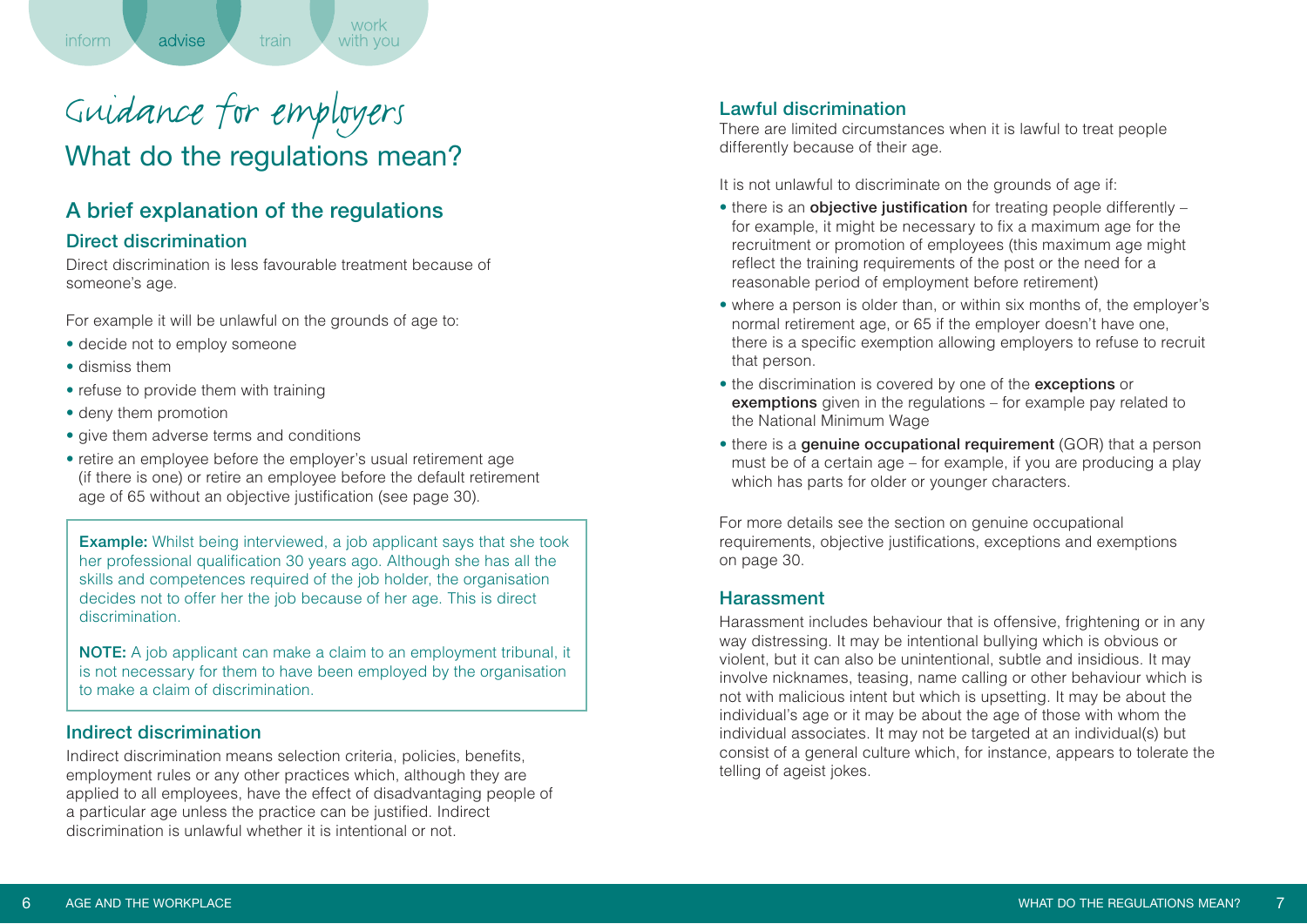You may be held responsible for the actions of your employees – as well as the employees being individually responsible. If harassment takes place in the workplace or at a time and place associated with the workplace, for example a work-related social gathering, you may be liable. You may be ordered to pay compensation unless it can be shown that you took reasonable steps to prevent harassment. Individuals who harass may also be ordered to pay compensation.

It is good practice to protect your workers from harassment by third parties, such as service users and customers.

When you are investigating claims of harassment, consider all the circumstances before reaching a conclusion. Harassment is often subjective so think carefully about the complainant's perception of what has happened to them. Ask yourself if what has taken place could 'be reasonably considered to have caused offence?'

**Example:** A young employee is continually told he is 'wet behind the ears' and 'straight out of the pram' which he finds humiliating and distressing. This is harassment.

**Example:** An employee has a father working in the same workplace. People in the workplace often tell jokes about 'old fogies' and tease the employee about teaching 'old dogs new tricks'. This may be harassment on the grounds of age, even though it is not the victim's own age that is the subject of the teasing.

#### **Victimisation**

Victimisation is when an individual is treated detrimentally because they have made a complaint or intend to make a complaint about discrimination or harassment or have given evidence or intend to give evidence relating to a complaint about discrimination or harassment.

They may become labelled 'troublemaker', denied promotion or training, or be 'sent to Coventry' by their colleagues. If this happens or if you fail to take reasonable steps to prevent it from happening, you may be ordered to pay compensation. Individuals who victimise may also be ordered to pay compensation.

**Example:** An employee claims discrimination against their employer on the grounds of age. A work colleague gives evidence on their behalf at the employment tribunal. When the work colleague applies for promotion her application is rejected even though she is able to show she has all the necessary skills and experience. Her manager maintains she is a 'troublemaker' because she had given evidence at the tribunal and should not be promoted. This is victimisation.

**Discrimination, harassment or victimisation following the end of a working relationship** covers issues such as references either written or verbal.

**Example:** A manager is approached by someone from another organisation. He says that Ms 'A' has applied for a job and asks for a reference. The manager says that he cannot recommend her as she was not accepted by other staff because she was 'too young and inexperienced'. This is direct discrimination because of age.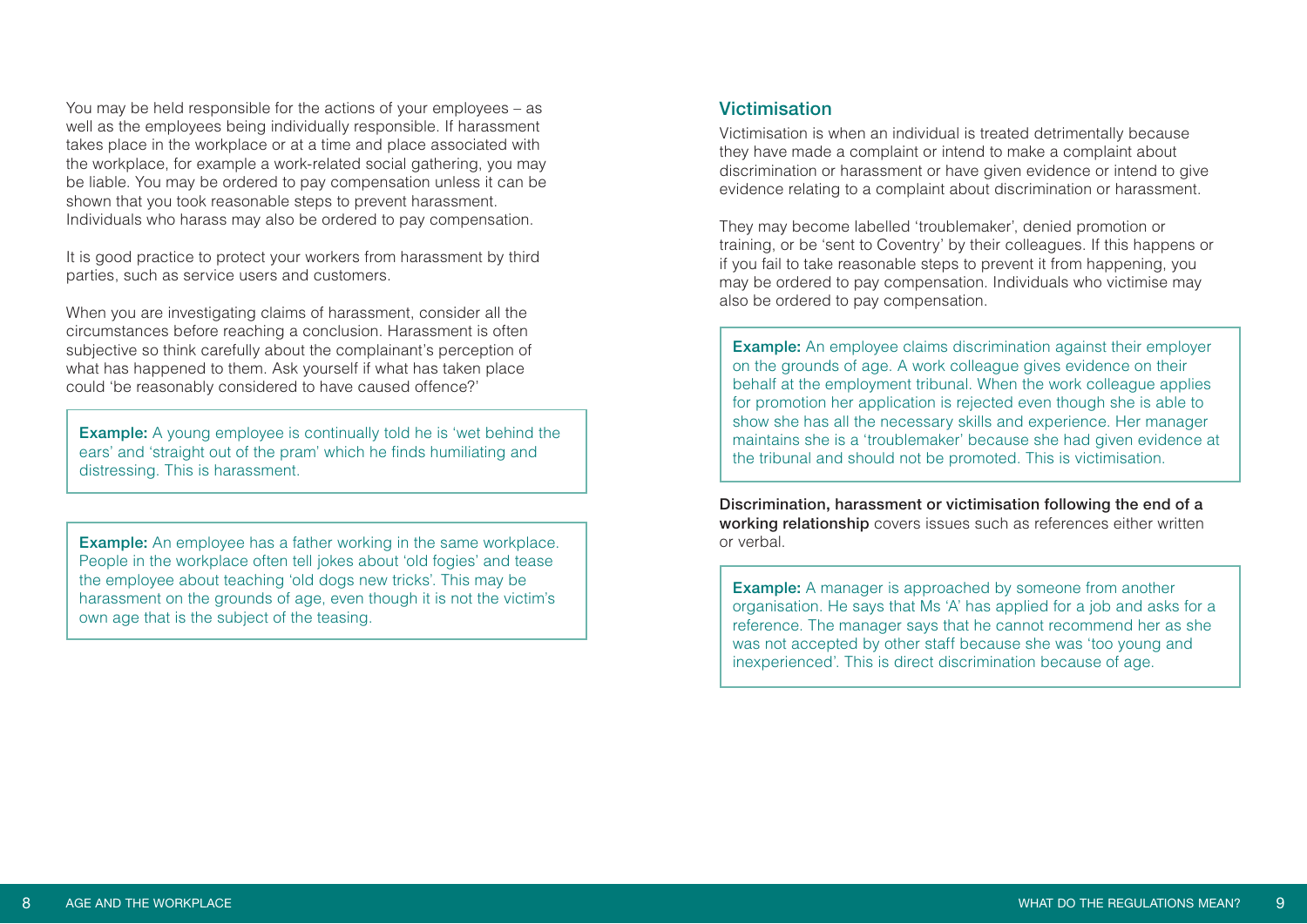# An equality policy and action plan

train

You can start to address fairness at work by writing an equality policy or updating an existing one – with an action plan to back it up. You may already have equal opportunity or diversity policies which cover age but, if not, age should now be included. It is good practice in drawing up a policy to consult with your workforce or their representatives.

To make sure age discrimination is eliminated in your workforce draw up an action plan to review your policies for:

- recruitment, selection and promotion
- training
- pay, benefits and other conditions
- bullying and harassment
- retirement.

Also consider the make up of your workforce and whether positive action is required to tackle any age imbalance (guidance on positive action can be found on page 29).

Ensure that all employees know about your equality policy and what is expected of them; a communications strategy should be a key part of your action plan.

Employees are often attracted to an organisation if it has a robust equality policy. Although not a legal necessity, such a policy makes applicants feel confident and discourages those who do not embrace equality of opportunity.

Acas can help you to draw up and implement an equality policy and to train you and your employees to use it. For further information see the Acas booklet *Tackling discrimination and promoting equality – good practice guidance for employers*.

# **Recruitment**

advise

*inform* 

See comment about specific recruitment exemption - on page 7.

train

Base your decisions about recruitment on the skills required to do the job. Provide training to help those making judgements to be objective and avoid stereotyping people because of their age.

work

with you

#### Application form

Remove age/date of birth from the main application form and include it in a diversity monitoring form to be retained by HR/Personnel. In addition review your application form to ensure that you are not asking for unnecessary information about periods and dates. Asking for age-related information on an application form could allow discrimination to take place.

Monitor your decisions for any evidence of age bias, particularly after shortlisting (see page 14).

#### Job description and person specification

A job description outlines the duties required of a particular post holder. A person specification gives the skills, knowledge and experience required to carry out these duties.

Avoid references, however oblique, to age in both the job description and the person specification. For example, avoid asking for 'so many years' experience. This may rule out younger people who have the skills required but have not had the opportunity to demonstrate them over an extended period. A jobseeker could challenge any time requirement and you may have to justify it in objective terms.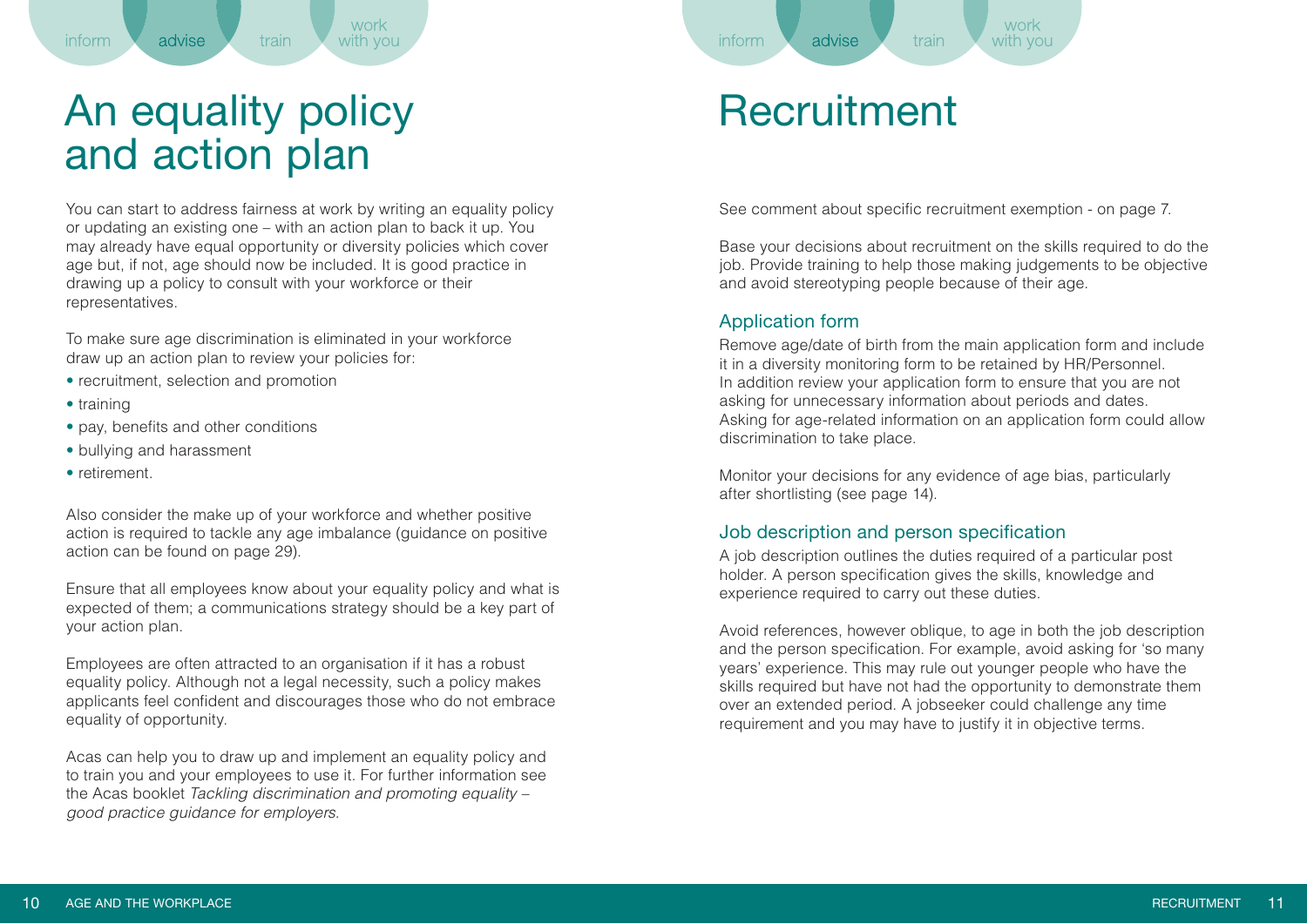**Example:** Scrape and Co, a local driving school have been advertising for instructors who must be qualified and have a minimum of 10 years driving experience. Effectively this would prevent people under 28 applying for this job and could therefore be discriminatory. Scrape would need to justify this 10 year experience criterion if challenged by a jobseeker under 28 especially as only four years experience is formally required to qualify as a driving instructor.

Educational and vocational qualifications have changed and developed over the years. Make sure that the qualifications you specify are not disadvantaging people at different ages.

Ask yourself:

- are the qualifications really necessary?
- are they still current?
- are there other ways of specifying the skill level you require?

If you are going to be specific about qualifications be sure you can justify their need in objective terms and make it clear you will consider equivalent or similar level alternative qualifications.

#### **Advertising**

It makes sound business sense to attract a wide field of applicants – if you rely on the friends or family of current staff you will miss the opportunity to tap into the diverse skills of your local community.

Advertise in a way that will be accessible to a large audience. For instance, avoid using a publication or employment agency that is focused on a niche market. This may limit the diversity of applicants and may constitute indirect discrimination.

**Example:** An advertisement placed only in a magazine aimed at young people may indirectly discriminate against older people because they are less likely to subscribe to the magazine and therefore less likely to find out about the vacancy and apply.

Write your job advert using the information in the job description and person specification. Avoid using language that might imply that you would prefer someone of a certain age, such as 'mature', 'young' or 'energetic'.

**Example:** Try to avoid stereotyping. For example, which vacancy is asking for an older person and which a younger person?

- 1 'We require an enthusiastic person, flexible enough to fit in with our fast moving market place, not afraid of challenging the status quo and in touch with latest thinking'
- 2 'Our ideal candidate will need to manage competing demands. He or she should be reflective, and have boardroom presence and gravitas'.

Be clear about what skills you actually need for the post – and what skills are merely desirable or reflect the personal preferences of the selector. Recruit and/or promote for these essential skills and aptitudes – you can always decide not to recruit or promote someone if the applicant does not have these necessary skills or abilities.

As well as considering the language you use in adverts think also about the hidden messages that may be present in any promotional literature that you have, particularly the pictures.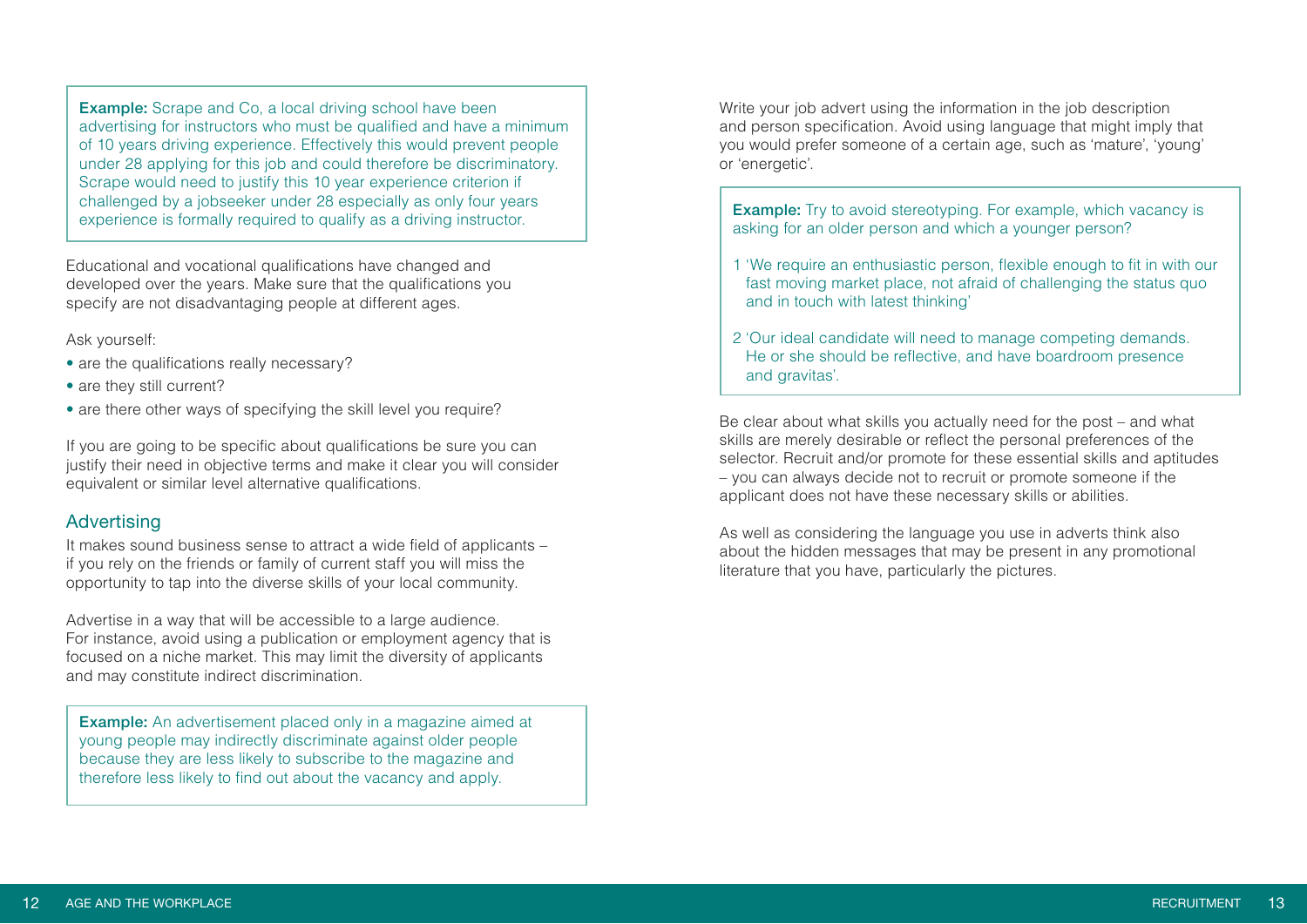#### **Graduates**

If you ask for graduates, remember that the term can be interpreted as code for someone in their early twenties. Graduates can be almost any age. Make it clear that you are interested in the qualification and not the age of the applicant.

A local engineering company is looking for a new Personnel Officer and asks for applicants to be graduates and hold the IPD qualification. As many more people attend university today than say 25 years ago, there is a lower chance that older Personnel Officers will be university graduates even though holding the IPD qualification and having considerable practical experience. This graduate requirement might thus be indirect age discrimination if the employer is unable to justify it. Remember also that the IPD qualification was formerly the IPM qualification.

If you limit your recruitment to university 'milk rounds' only, you may find that this is indirect age discrimination as this practice would severely restrict the chances of someone over say, 25 applying for your vacancies. If challenged you would need to objectively justify this practice (see section on genuine occupational requirements, objective justifications, exceptions and exemptions).

Consider enhancing any 'milk round' programme with a broader recruitment strategy, using other avenues to capture a wider pool of applicants of differing ages.

#### **Shortlisting**

If you have removed age-related material from your application form then you will generally not know a person's age although applicants may make reference to their age on the form so this is not always the case.

Whether or not you know someone's age, it is important that those doing the shortlisting, ideally more than one person, base their decisions on skills and ability alone. They should be trained, reminded of their responsibility not to discriminate on age grounds and use the requirements of the person specification to judge applicants.

#### **Before moving on to the next stage of the recruitment process,**

**check** that no bias, deliberate or unintentional, has influenced decisions. In all organisations this check should be carried out by someone who has not been involved in the shortlisting. In all instances, you should record your decisions and retain these records, ideally for 12 months.

#### **Interviewing**

Interviews should preferably not be carried out by one person on their own. When interviewing, try to avoid:

- Asking questions related to age, for example, "how would you feel about managing older/younger people?"
- Throwaway comments such as "you're a bit young for a post of this responsibility" or "don't you think someone like you should be looking for something with more responsibility".

Focus on the applicant's competence and where more than one demonstrates the required competence the one who is more competent or offers the best skill mix should be appointed.

Check decisions for any bias and make sure interviewers have received training in the skills required and equal opportunities/ diversity.

Again, in all instances, record your decisions and retain these records, ideally for 12 months from the date of the interviews.

#### Working with employment agencies

If you use a recruitment agency you need to be sure the agency acts appropriately and in accordance with your company's equality and diversity policies.

If you tell an employment agency to discriminate on age grounds because you consider you have objective justification for doing so, then the regulations enable the agency to rely on this justification if challenged. In such circumstances the agency should obtain this justification in writing from the employer and if at all unhappy to raise that with the employer.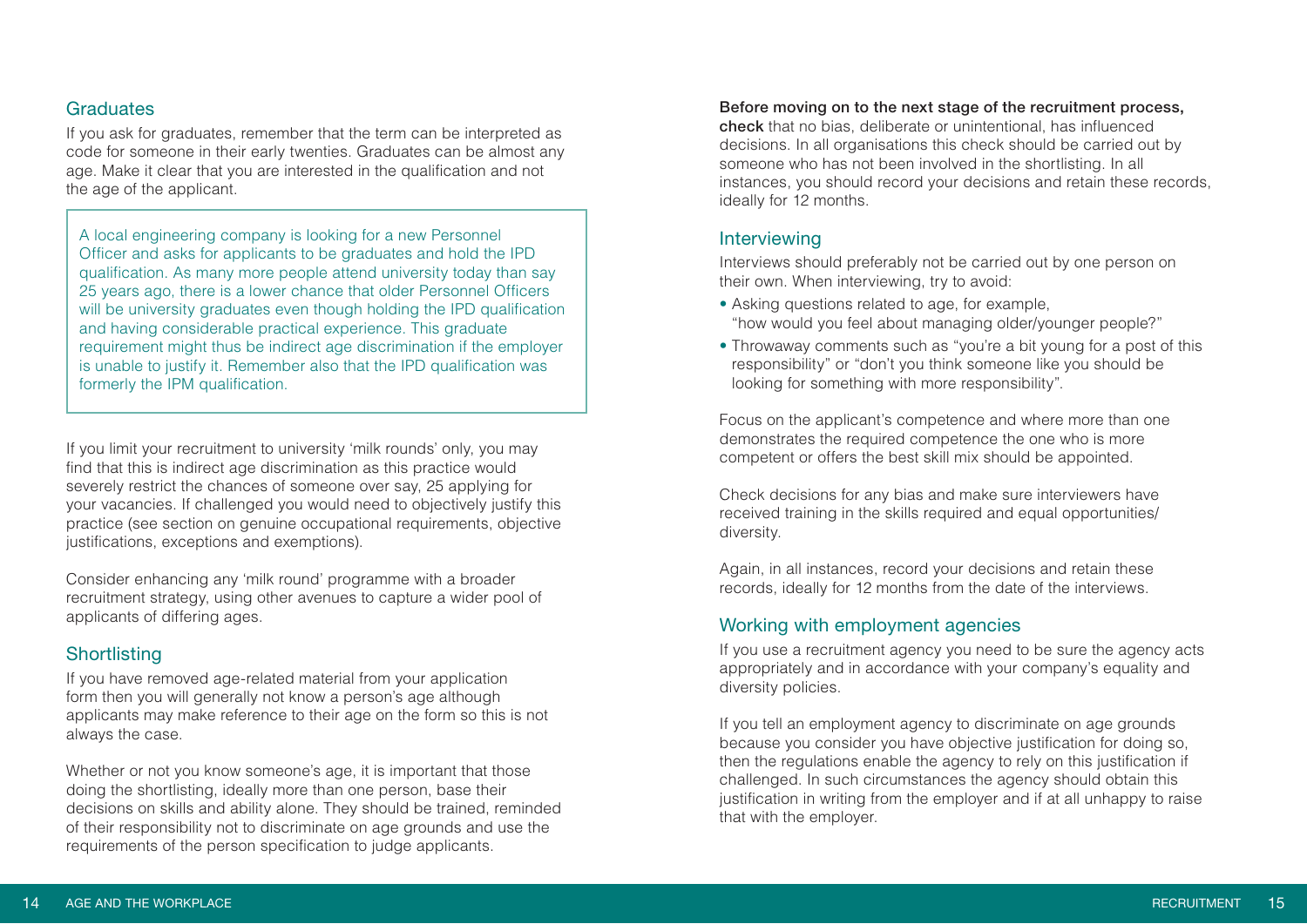#### Vocational training

As well as training provided by employers for their own employees, the regulations also cover organisations providing vocational education and training to the wider community. For the purpose of anti-discrimination law, all forms of vocational training including general educational provision at further, higher and other adult education institutions will be covered.

This means that vocational training providers will not be able to set age limits or age related criteria:

- for entry to training; or
- in the terms under which they provide training, for example when offering help with costs to encourage participation among under represented groups of people.

As an employer, training provider, college or university you will need to consider the following questions:

- do you set a minimum or maximum age for entry generally or in relation to admission or access to particular courses? If so, what are the justifications for these?
- even if you do not have formal minimum or maximum ages, is age taken into account when you consider applications for admission or access, eg do you offer preferential fee discount arrangements based on age?

In either case, you need to consider:

- can you objectively justify any age-related criterion, eg what evidence have you in support of restricting such financial help to a particular age group?
- what legitimate aim does any age-related criterion help you achieve, eg have you clear evidence that demonstrates particular age groups would be excluded from your learning provision if they had to pay full fees?
- are your age-related criteria a proportionate means of achieving that aim?
- is there another way of achieving that aim without resorting to discrimination?

The EU Employment Directive allows for the setting of age requirements relating to institutions of further and higher education and in respect of access to vocational training if they can be objectively justified, for example on the grounds of vocational integration.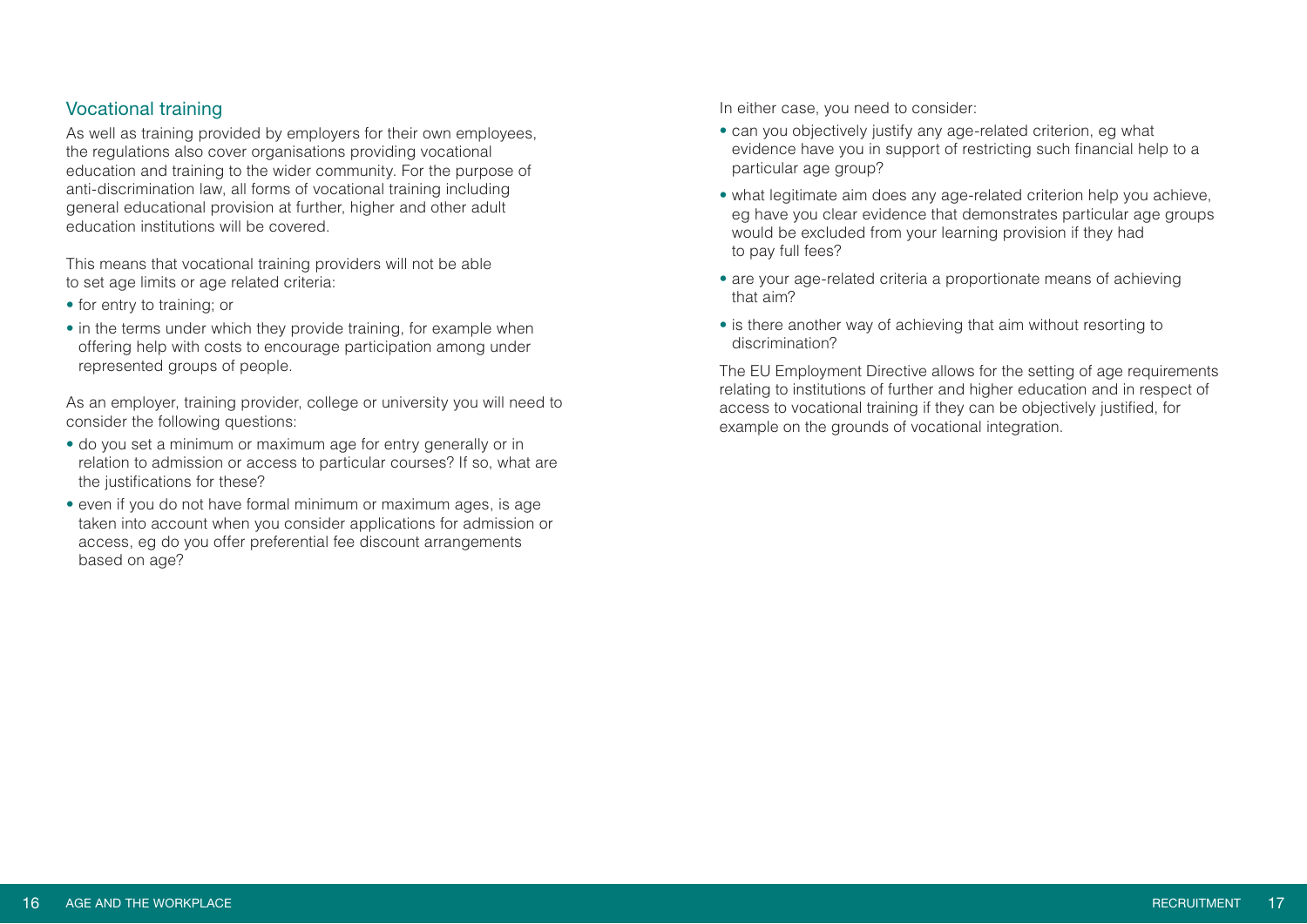# Retaining good staff Age discrimination awareness Age discrimination awareness Age discrimination awareness Age discrimination awareness Age also practice for them to

train

Many factors motivate employees and make them want to stay with an organisation. People are more likely to feel positive about an organisation if they are treated fairly and with consideration regardless of their age.

#### Promotion and training

Opportunities for promotion and training should be made known to all employees and be available to everyone on a fair and equal basis.

Where employees apply for internal transfers take care with informal and verbal references between departmental heads, supervisors, etc. These references are covered by the regulations and should be fair and non-discriminatory.

Job-related training or development opportunities should be available to all employees regardless of age – monitor the training to make sure no particular age group is missing out.

Review the style and location of training to ensure:

- there are no barriers to any particular age group participating
- it is suitable for people of all ages
- everyone is encouraged to participate.

For example, if you are using computer-based training, do not assume everyone will be fully competent using a PC.

have an Equality Policy and to train all employees and update them on a regular basis. This will help to reduce the likelihood of discrimination, harassment and victimisation taking place and may help to limit liability if a complaint is made.

All employees should understand:

- what the terms 'discrimination' and 'harassment' mean
- why discrimination and harassment are hurtful, unlawful and totally unacceptable.

Tell all employees about your company policy on age discrimination and train those who make decisions that affect others. Training should apply not only to those who recruit and select but also to those involved in day-to-day decisions about work allocation, performance appraisal, etc. Supervisors and managers also need training in recognising and dealing with bullying and harassment.

### Performance appraisal

Check any performance appraisal system you have to ensure that it is working fairly and without bias. Many people have preconceptions about age and these can influence the judgements we make about people. If these preconceptions appear in performance appraisals through use of inappropriate comments – such as 'does well despite their age' or 'shows remarkable maturity for their age' – they will undermine the whole basis of a fair appraisal system. Such comments could also lead to further discrimination when decisions about promotion or work allocation are being made.

A fair and transparent appraisal system will become increasingly important when the changes to the retirement age are introduced. However, young people in the early stages of their career also need to be assessed on their actual performance unclouded by any preconceptions about their age.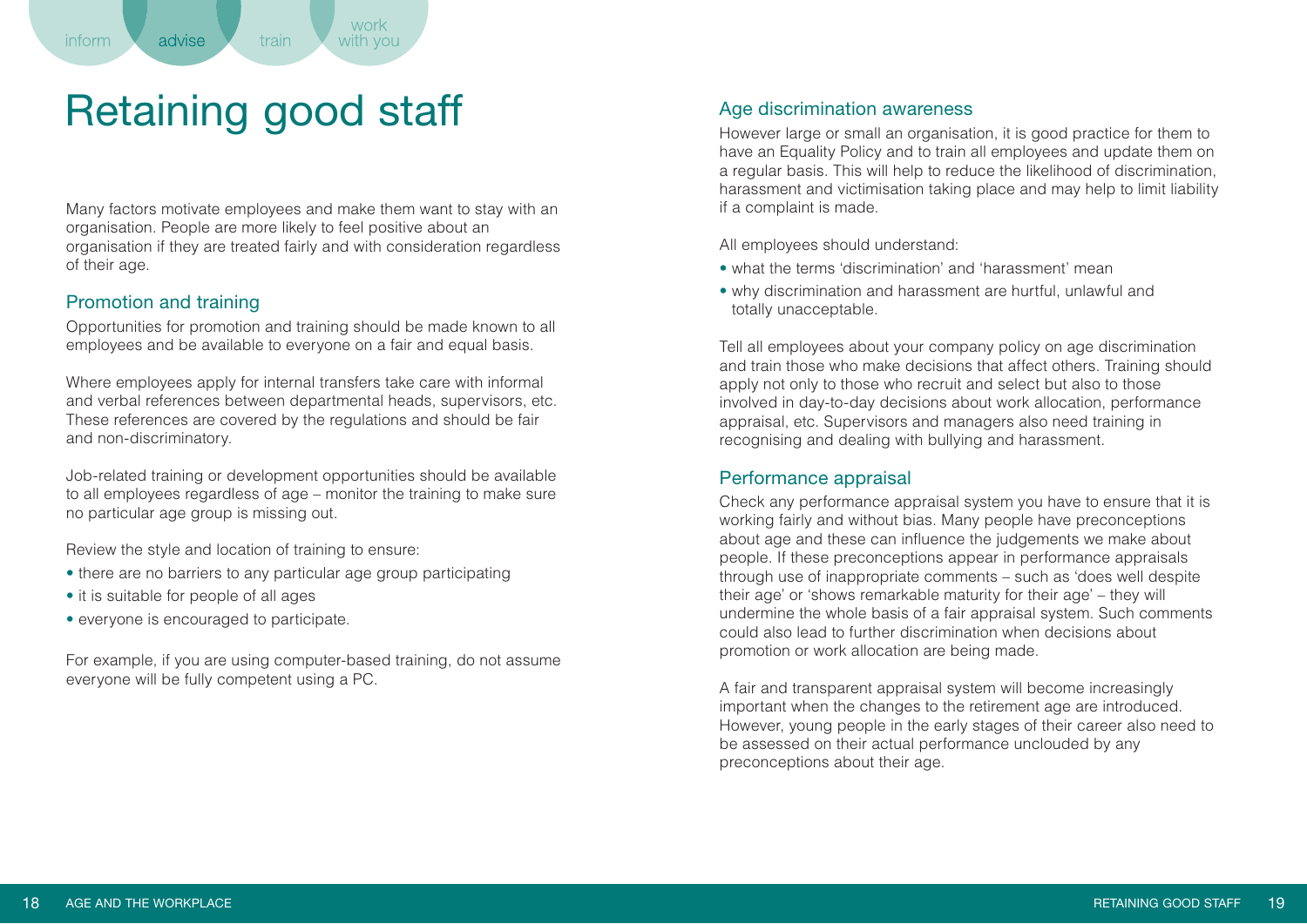**Example:** Two candidates have done equally well for the post on offer, so the selectors decide to review previous assessments to try and draw a fair distinction between them. On one they read: 'Despite his many years with the company John remains capable and enthusiastic' and 'John does very well at work considering his age'.

There are no such comments on Mark's assessments.

Which candidate now has a question mark against them?

Treat all employees the same when setting objectives or measuring performance. Ignoring shortfalls in performance because an employee is nearing retirement may be discriminatory – particularly if the same shortfalls are addressed in younger employees.

#### Redundancy selection

Check that your selection processes for redundancy are free of age discrimination. This means that practices such as last in first out (LIFO), and using length of service in any selection criteria are likely to be age discriminatory.

#### Policies and procedures

Review policies and procedures for age bias, including those covering:

- sick absence
- leave and holidays
- discipline and grievances
- staff transfers
- flexible working
- use of computers
- individual space requirements (ergonomic policies).

Annex 3 shows you how to use an age impact assessment to carry out these kinds of reviews.

#### Bullying and harassment

Every individual member of staff has the right to be treated fairly and with dignity and respect. Harassment occurs when someone engages in unwanted conduct which has the purpose or effect of violating someone else's dignity or creating an intimidating, hostile, degrading, humiliating or offensive environment.

It is not the intention of the perpetrator which defines whether a particular type of conduct is harassment but the effect it has on the recipient.

Bullying is just as unacceptable as any other form of harassment.

People can become targets of harassment because of their age. Harassment could take the form of:

- inappropriate comments for example, by suggesting someone is too old ('over the hill') or too young ('wet behind the ears')
- offensive jokes
- exclusion from informal groups such as social events.

**Example:** George is in his 60s and works in an office with a team of younger colleagues in their 20s and 30s. The team, including the manager, often go out socialising. They do not ask George because they feel that he wouldn't like the venues they choose for such events. However, George finds out that many workplace issues and problems are discussed and resolved during these informal meetings. George feels undervalued and disengaged by this unintended action. This is a form of harassment, even though unintended, as George is being excluded from the team. To prevent this, the manager ought to consider office-based meetings to consult more fully with all staff in decision-making to prevent George feeling excluded because of his age.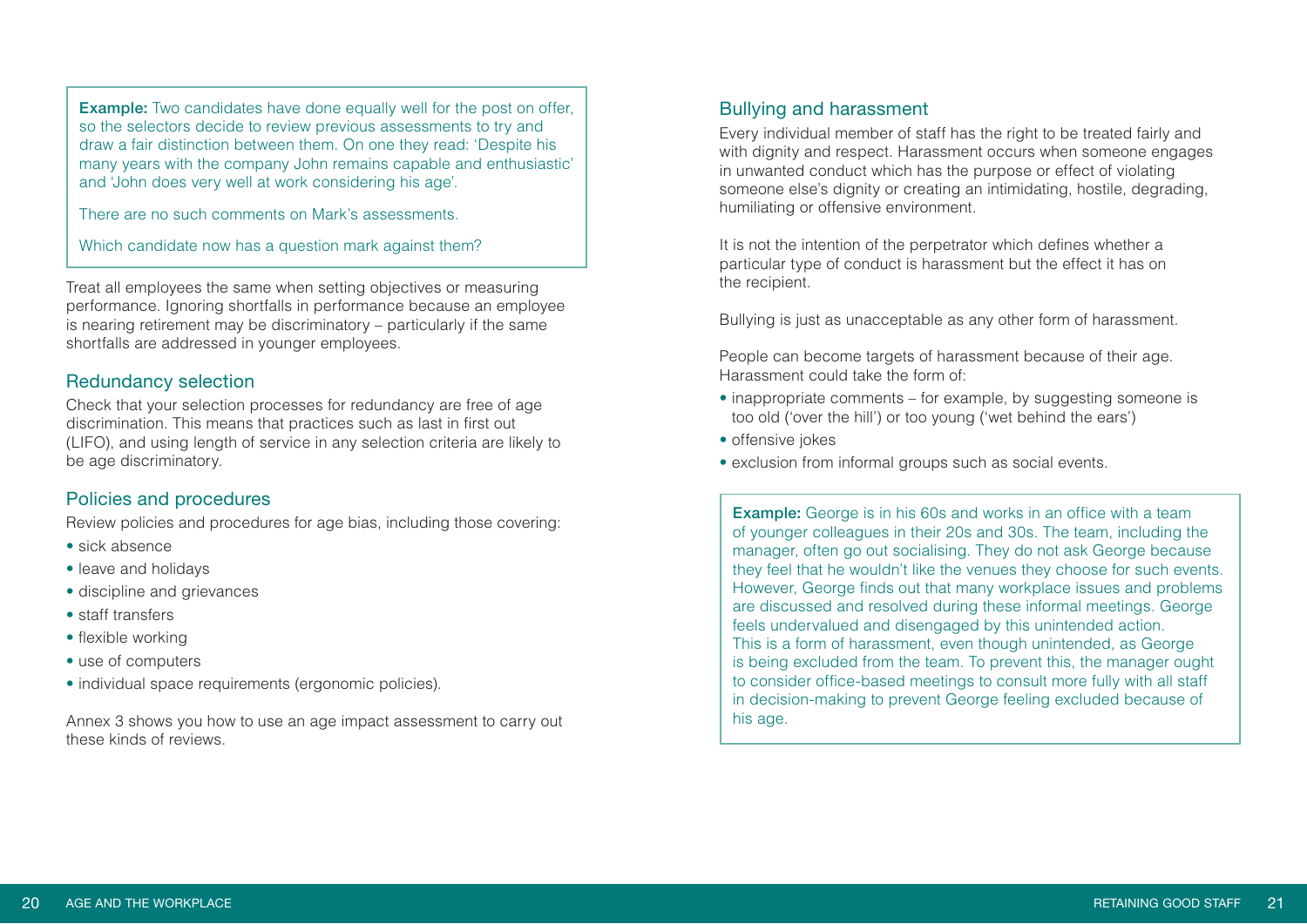advise train

#### work with you

#### Dealing with harassment

Make sure your anti-harassment policy covers age. You may have a stand alone policy or one that is part of a wider equal opportunities policy (for more detailed information see the Acas booklet *Tackling discrimination and promoting equality*).

If managers see unacceptable behaviour **whether or not a complaint is made** they need to treat the matter seriously and take action to eliminate the behaviour in question. This may involve just pointing out to someone the effect that their behaviour has on others and getting them to stop. If this informal approach fails, or in more serious cases, or where the person being harassed prefers it will be necessary to take formal action within the normal disciplinary procedures of the company or within the guidelines laid down by a specific antiharassment policy.

For further information see the Acas leaflet *Bullying and harassment at work: a guide for managers and employers*.

## **Retirement**

inform

**Pension age** is when an employee can draw down their pension; for many, but not all, it is also the time when they can retire if they wish.

**Retirement age** in this guidance is either the employer's normal retirement age (if there is one) or the default retirement age of 65.

**Normal retirement age** means the age at which the employer requires employees in the same kind of position as the employee to retire.

The regulations set a default retirement age of 65 (to be reviewed in 2011). This means you can retire employees or set retirement ages within your company at or above 65. Retirements or retirement ages below the default retirement age will need to satisfy the test of objective justification (see page 30).

However, you do not have to have a fixed retirement age. Indeed, there are many business benefits to adopting a flexible approach to the employment and work patterns of older workers. Employees will have the right to request to continue working beyond their retirement date and you have a duty to give consideration to such requests.

Think about each request on an individual basis – taking into account opportunities to vary the employee's hours or the duties they perform. You are under no obligation to agree to such requests.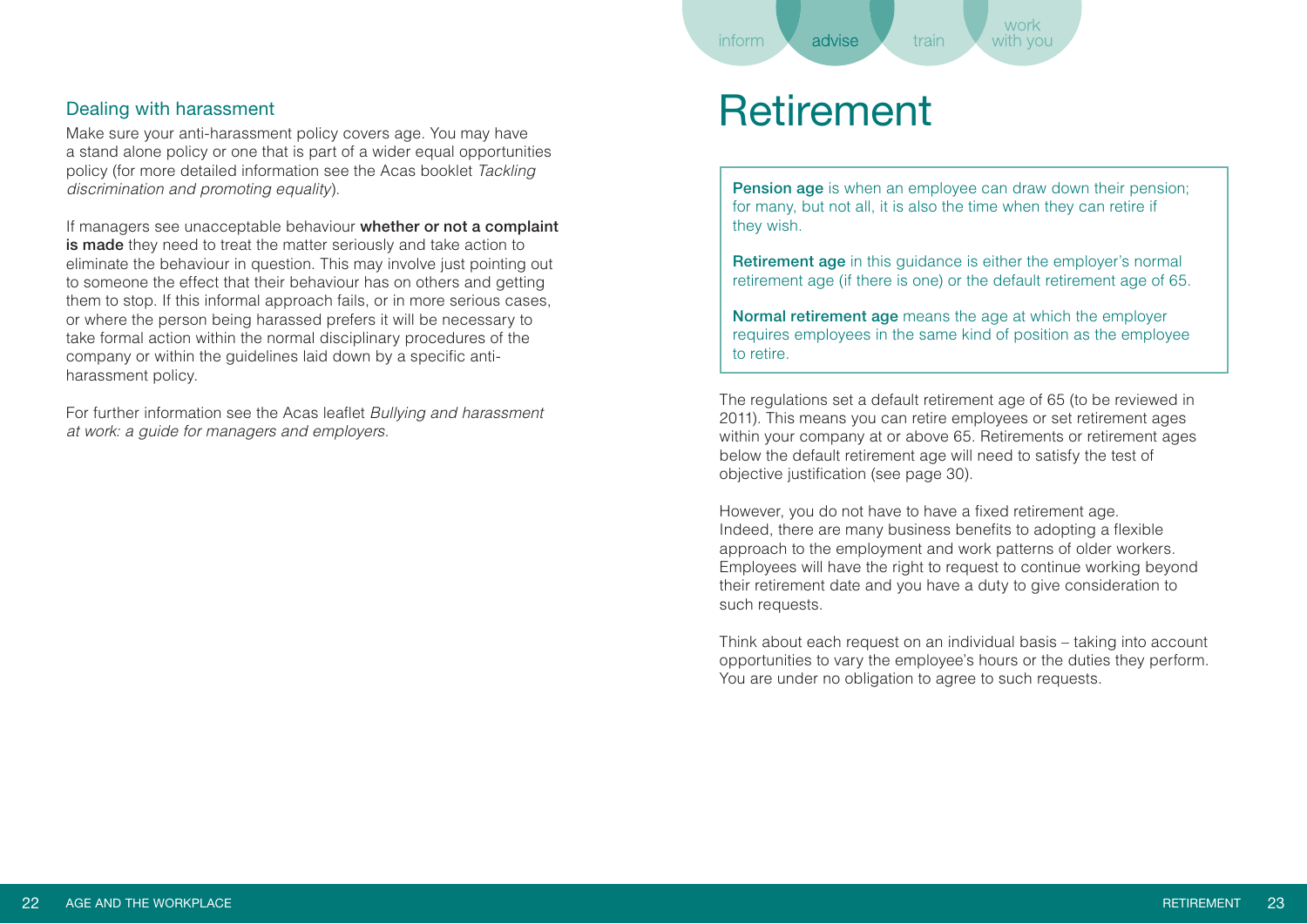#### Fair retirement

A fair retirement is one that:

- takes effect on or after the default retirement age (or on or after the employer's normal retirement age – if there is one) and
- where the employer has given the employee written notice of the date of their intended retirement and told them about their right to request to continue working. (See below for the timing requirements of this notice).

If the employer's normal retirement age is below the age of 65, it must be objectively justified.

For the retirement to be classed as 'fair' you need to have informed the employee in writing of their intended retirement date and of their right to make a request to work beyond retirement age at least six months in advance (but no more than 12 months before the intended date). If they do make such a request, you must have followed the correct procedure for dealing with it. Annex 5 sets out a guidance flowchart for fair retirements.

#### Working beyond retirement date – Notification of right to request to continue working

You should notify the employee in writing of their right to request to go on working beyond their retirement date (at least six months in advance but no more than 12 months before the intended date).

When you write to the employee it is good practice to set out how you will manage the retirement process. Remind them of your obligation to give consideration to any request to work after the normal retirement age and in order not to raise the expectations of the employee, explain that you are entitled to refuse the request. You are not required to give a reason for your decision as – if you have followed the retirement procedure correctly (see Annex 5) – the reason for their dismissal will always be retirement.

However giving reasons and a more detailed explanation of your retirement policy may enable the employee to leave with dignity and respect and help you maintain good workplace relationships with other employees. This would be in line with normal good practice recommended by Acas.

If you choose to give reasons, take the time to consider what you are going to say and how you are going to say it. You must be careful not to suggest that you might be discriminating against the employee on the grounds of race, gender, disability, sexual orientation or religion or belief.

If the employee has been properly notified (as above) and wishes to continue working, they must request to do so more than three months before the intended retirement date.

If you fail to notify the employee six months in advance of retirement, you may be liable for compensation and you have an ongoing duty (up until two weeks before the retirement dismissal) to inform the employee of both the intended date and their right to request working longer. Failure to do this will make the dismissal automatically unfair.

If you fail to inform the employee of their intended retirement date and of their right to request to continue working, the employee will still be able to make a request not to retire at any stage until dismissal. If the employee does make a request the employment must continue until the day after the employer notifies the employee of their decision on the request.

Employees should be able to retire with dignity so try and use as much tact and sensitivity as possible.

#### Dealing with the request

If the employee requests in writing not to be retired this request must be considered before the employee is retired. Failure to do so will make the dismissal automatically unfair. You must meet the employee to discuss their request within a reasonable period of receiving it (unless agreeing to the request or it is not practicable to hold a meeting) and inform them in writing of your decision as soon as is reasonably practicable. The employee's employment continues until you have informed them of your decision on the request.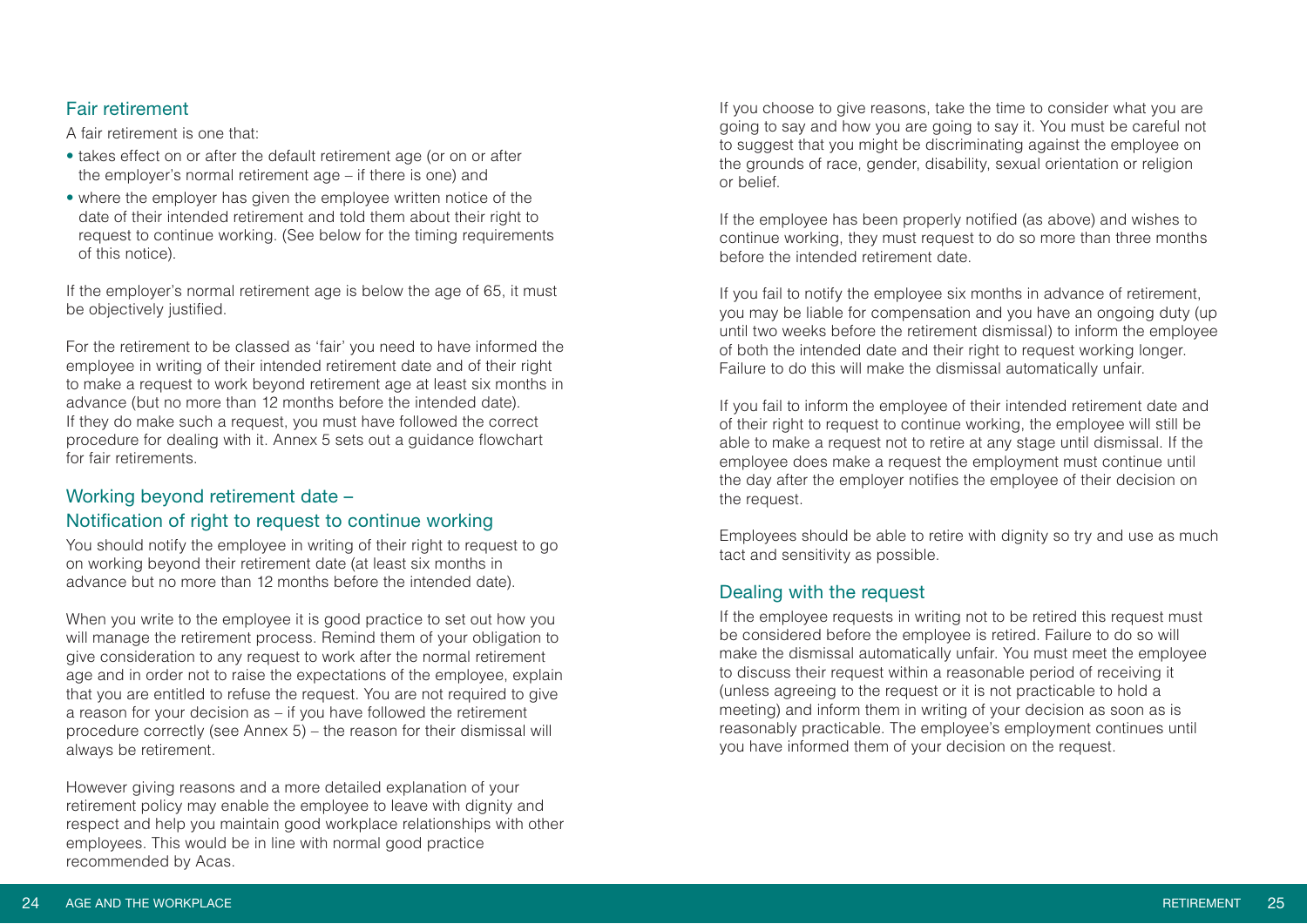As preparation for this meeting, it would be good practice for you to reflect on the positive reasons why you should grant an extension, in particular:

- savings to the organisation in recruitment and training costs
- retaining the valuable experience and knowledge of the employee

Try to avoid making stereotypical assumptions about the capabilities of the employee. At the meeting the employee has a right to be accompanied by a colleague. There is the same right in relation to any subsequent appeal meeting.

The individual accompanying the employee must be:

- chosen by the employee
- a worker or trade union representative employed by the same employer as the employee
- permitted to address the meeting but not answer questions on behalf of the employee; and
- permitted to confer with the employee during the meeting.

The employee may appeal against your decision as soon as is reasonably practicable after receiving notification of your decision. If the employee does appeal, the appeal meeting should be held as soon as is reasonable. The employee may appeal the decision if you refuse the request in its entirety or if you accept it but decide to continue employing the employee for a shorter period than the employee requested. The appeal meeting can be held after the retirement has taken effect.

This procedure must be repeated each time an individual nears an extended point for retirement. Annex 6 sets out a guidance framework for retirement and the duty to consider.

As long as employers follow this procedure correctly they may rely on their normal retirement age (if they have one) or the default retirement age without the dismissal being regarded as unfair or age discriminatory. Where a dismissal is for reasons of retirement, the statutory dismissals procedure does not apply.

#### Transitional arrangements

There are transitional arrangements produced by the Department for Trade and Industry (DTI) for employees who are retiring on or shortly after 1 October 2006. These arrangements are available at the DTI website and are summarised at Annex 12 of this guide (see page 59).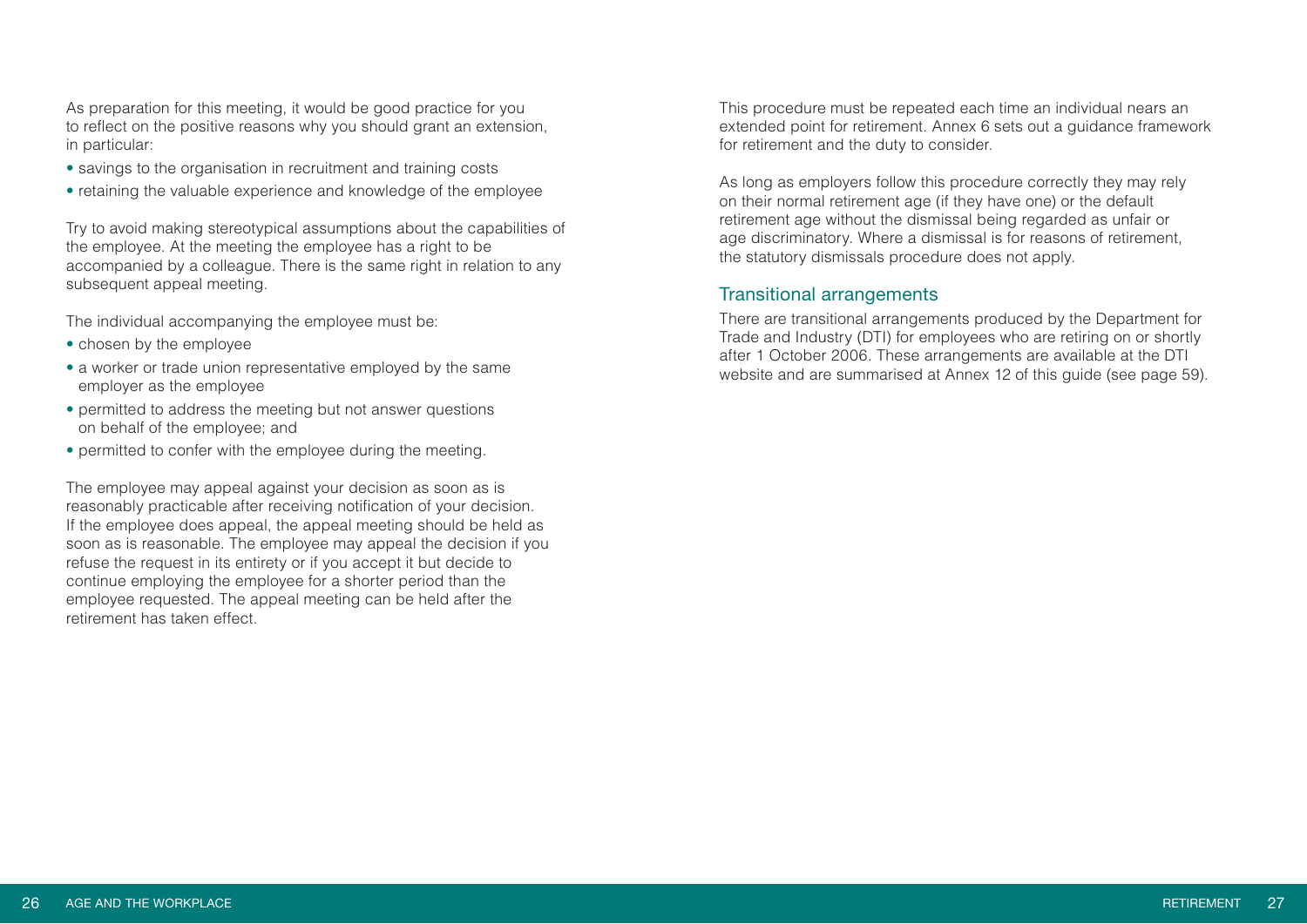# Know your employees<br>
You can take positive action to prevent or compensate for

train

You will probably have information that shows the ages of your employees. It makes sense to analyse this information (probably in age bands – see Annex 4) to get an age profile of your workforce.

This profile will help you decide whether there is a need for any remedial action.

For example, do you need to:

- plan for a retirement peak?
- take positive action to rectify any obvious imbalance in the age bands?

You can also use this profile to check that your entire workforce is getting access to training and other facilities.

Staff attitude surveys and exit interviews can also give you valuable insights into how people view their work and you as an employer, and help you to create a positive working environment.

It is important to monitor in this way if you wish to claim an objective justification or, when reviewing service related benefits, 'conclude' a business benefit (see section on genuine occupational requirements, objective justifications, exceptions and exemptions). In considering these matters you should always use evidence in your decision-making rather than merely continuing old working practices or relying on 'gut feeling' as these may be based on unfounded assumptions.

Annex 4 sets out a framework for age monitoring.

disadvantages linked to age.

This might involve:

- giving people of a particular age access to vocational training; or
- encouraging people of a particular age to take up employment opportunities.

Where it reasonably appears to the person undertaking such positive action that it will prevent or compensate for disadvantages linked to age that they have or may suffer.

For example, you might place advertisements where they are more likely to be seen by people in a disadvantaged group. Or you might limit access to a computer training course to those over 60 because they may have had less exposure to such training in the past.

Positive action on age can help you to attract people from all age groups in your local community.

**Example:** Green and Co, a transport company, see from their internal monitoring processes that the company has a mature age profile with disproportionately few workers under 40. Not wanting to miss out on the talents of all the local community, they include a statement in their next adverts saying "We welcome applications from everyone irrespective of age but, as we are under-represented by people under 40, would especially welcome applications from these jobseekers. Appointment will be on merit alone".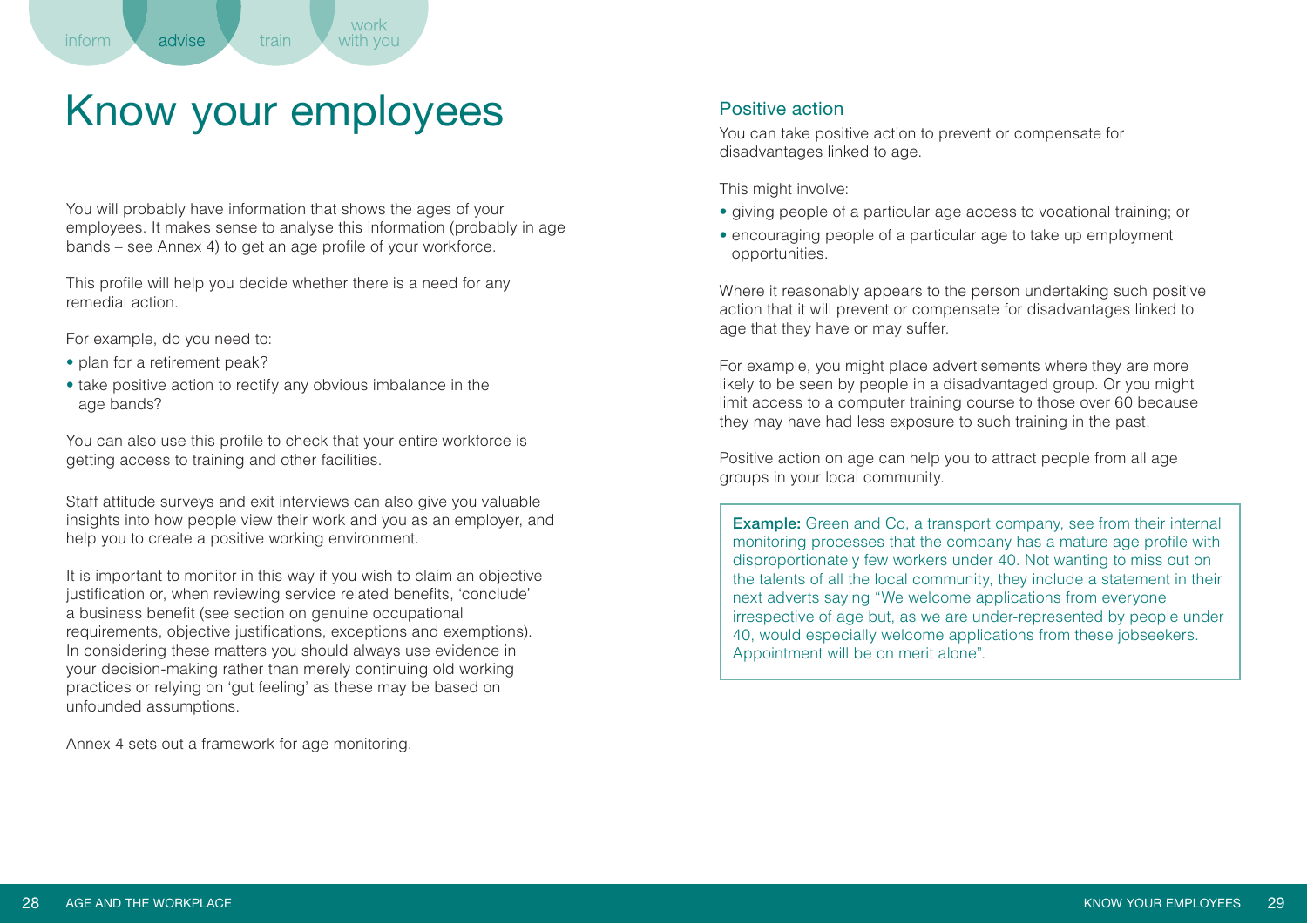### Objective justifications, exceptions, exemptions and genuine occupational requirements

Treating people differently because of their age will only be justifiable in the following exceptional circumstances.

#### Objective justification

You may treat people differently on the grounds of their age if you have an **objective justification**.

An objective justification allows employers to set requirements that are directly age discriminatory. Remember that different treatment on grounds of age will only be possible exceptionally for good reasons (see below).

You will need to provide real evidence to support any claim of objective justification. Assertion alone will not be sufficient and each case must be considered on its individual merits.

Both direct and indirect discrimination will be justified if it is:

- a proportionate means (of)
- achieving a legitimate aim.

#### **What is proportionate?**

This means:

- what you are doing must actually contribute to a legitimate aim, eg if your aim is to encourage loyalty then you ought to have evidence that the provision or criterion you introduce is actually doing so
- the discriminatory effect should be significantly outweighed by the importance and benefits of the legitimate aim
- you should have no reasonable alternative to the action you are taking. If the legitimate aim can be achieved by less or nondiscriminatory means then these must take precedence.

#### **What is a legitimate aim?**

A legitimate aim might include:

- economic factors such as business needs and efficiency
- the health, welfare and safety of the individual (including protection of young people or older workers)
- the particular training requirements of the job.

A legitimate aim **must** correspond with a real need of the employer – economic efficiency may be a real aim but saving money because discrimination is cheaper than non-discrimination is not legitimate. The legitimate aim cannot be related to age discrimination itself.

The test of objective justification is not an easy one and it will be necessary to provide evidence if challenged; assertions alone will not be enough.

Jones and Company are unsure if they need an objective justification. To help make the decision they ask themselves:

- STOP Why do we want to do this?
- Set out the reason clearly on paper
- Do we have evidence to support us in this reason?
- Are we certain this is real hard evidence and not just based on assumptions?
- Is there an alternative less or non-discriminatory way of achieving the same result?

The HR director seeks a second opinion from the Board and keeps all records of how the decision was made in case it is reviewed in the future.

In a smaller company, you could consult your partner or colleague.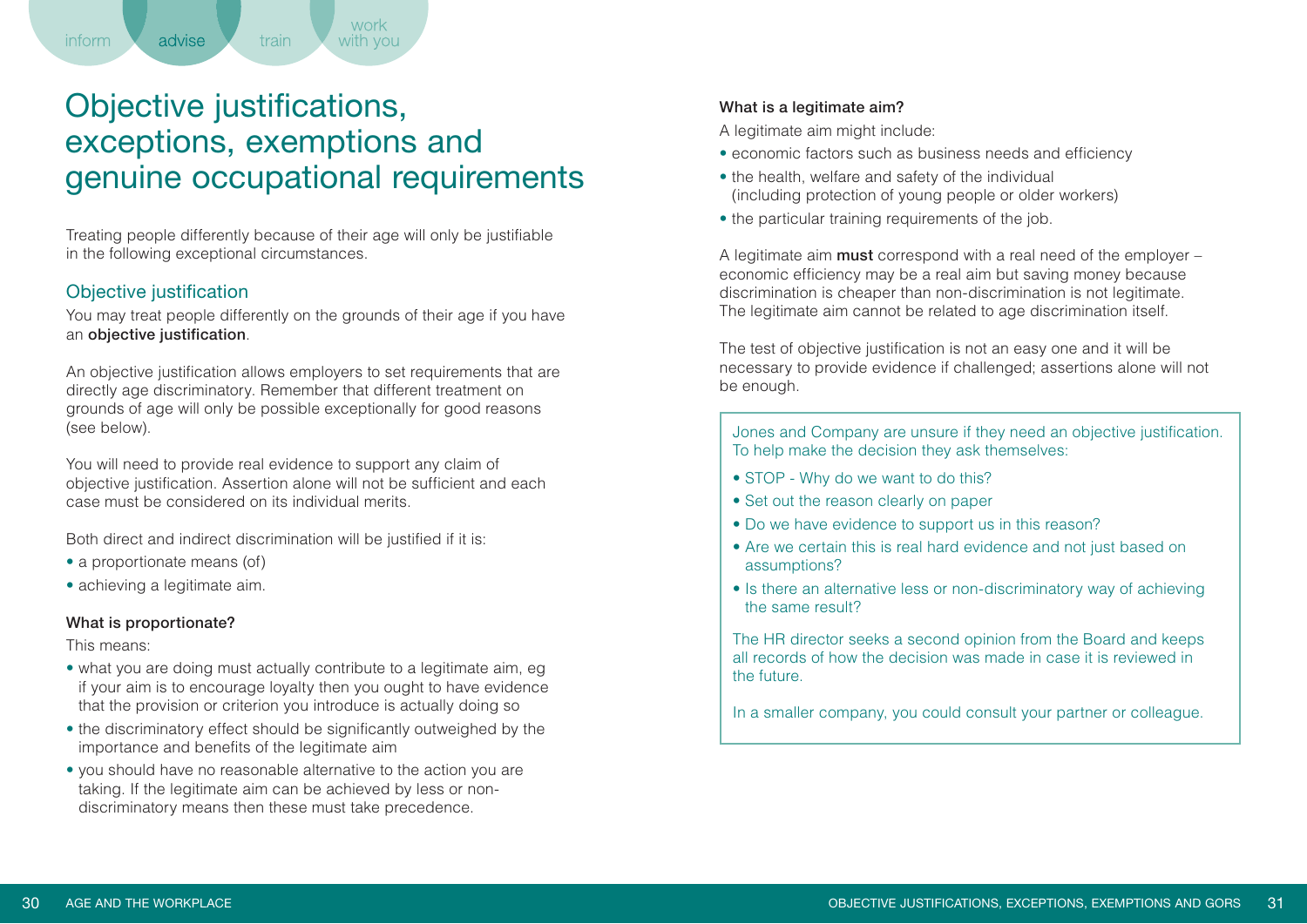#### Exceptions and exemptions

There are also **exceptions** to or **exemptions** from the age regulations in the following areas:

- pay and other employment benefits based on length of service
- pay related to the National Minimum Wage
- acts under statutory authority
- enhanced redundancy
- life assurance
- retirement (see separate section on page 23)
- occupational pension systems (not covered in this guidance).

#### Exemptions based on length of service

In many cases employers require a certain length of service before increasing or awarding a benefit such as holiday entitlement. Without the exemptions contained in the regulations this could often amount to indirect age discrimination because some age groups are more likely to have completed the length of service than others.

Any benefit earned by five years service or less will be exempt. Employers may use pay scales that reflect growing experience or limit the provision of non-pay benefits to those who have served a qualifying period, subject to the five-year limit.

The use of length of service of more than five years for all types of employment benefits is lawful if:

- awarding or increasing the benefit is meant to reflect a higher level of experience of the employee, or to reward loyalty, or to increase or maintain the motivation of the employee;
- the employer has reasonable grounds for concluding that using length of service in this way fulfils a business need of his undertaking.

In order to meet these requirements employers would need evidence from which they can conclude there is a benefit to the organisation. This could include information the employer might have gathered through monitoring, staff attitude surveys or focus groups for example.

#### National Minimum wage

Nothing in the regulations will alter the provisions of the National Minimum Wage. The exemption linked to the National Minimum Wage will allow employers using exactly the same age bands, ie 16 and 17. 18 to 21 and 22 and over, to pay at or above the national minimum rates provided those in the lower age group(s) are paid less than the adult minimum wage.

This will allow an employer to pay those aged 22 and over more than those aged under 22 as long as those under 22 are paid less than the minimum adult rate; likewise an employer may pay those aged 18 to 21 more than those under 18 as long as those under 18 are paid less than the minimum adult rate. The exemption does not allow employers to pay different rates to those in the same age category. Apprentices not entitled to the National Minimum Wage may continue to be paid at a lower rate than those that are.

#### Acts under statutory authority

Age criteria are widely used in legislation, notably to qualify for various licences. Where this is the case the employer must follow the criteria laid down by statute and will not be contravening the age regulations by doing so.

#### Enhanced redundancy payments

The statutory redundancy scheme will not substantially change (except in respect of the years worked when an employee was below 18 or over 64). Both the statutory authority exemption and this regulation make it clear that, even though statutory redundancy payments are calculated using age-related criteria, such payments are lawful.

The exemption linked to statutory redundancy payments is for an employer who wants to make more generous redundancy payments than under the statutory scheme. It allows the employer to use one of the methods specified, based on the statutory redundancy scheme, to calculate the amount of redundancy payment. An employer can use a different method of their own to calculate the amount of redundancy payment, but if it is based on length of service and if an employee brings a discrimination claim under the regulations, the employer will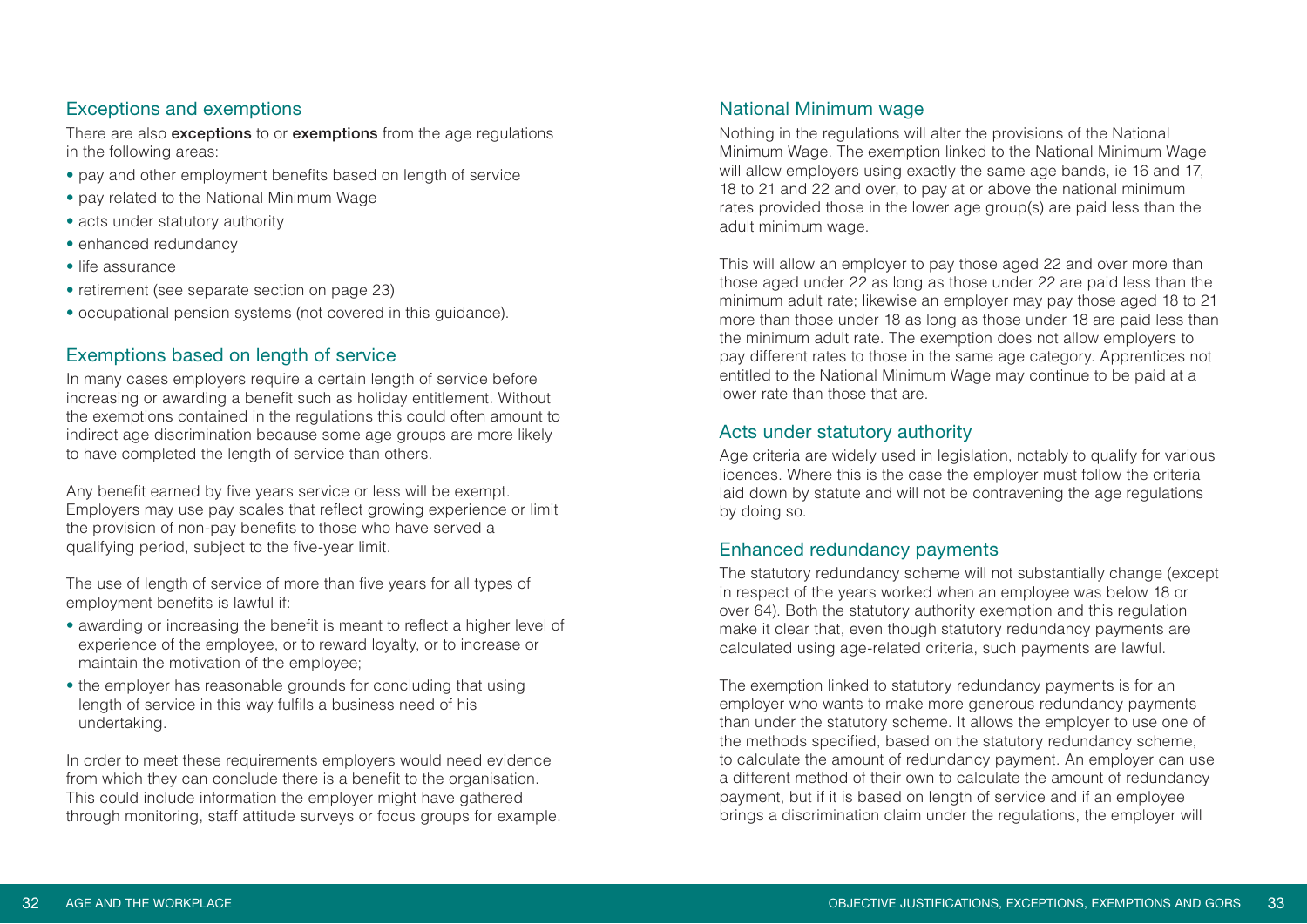have to objectively justify it in so far as age discrimination arises. (This is because the exception for pay and benefits based on length of service does not apply to redundancy payments).

The exemption allows the employer to either raise or remove the maximum amount of a week's pay so that a higher amount of pay is used in the calculation, or multiply the total amount calculated by a figure of more than one, or both. Having done this, the employer may again multiply the total by a figure of more that one.

The exemption also allows an employer to make a redundancy payment to an employee who has taken voluntary redundancy, and an employee with less than two years continuous employment. In such cases, where no statutory redundancy payment is required, an employer may make a payment equivalent to the statutory minimum payment, or if they so wish an enhanced payment as above.

#### Life assurance cover

Some employers provide life assurance cover for their workers. If a worker retires early due to ill health, the employer may continue to provide that life assurance cover for that worker. This exemption allows an employer to stop doing so when the worker reaches the age at which he would have retired had he not fallen ill. If there was no normal retirement age at which the worker would have retired, the employer can stop providing life assurance cover when the worker reaches 65.

#### Genuine occupational requirement (GOR)

In very limited circumstances, it will be lawful for an employer to treat people differently if it is a genuine occupational requirement that the job holder must be of a particular age. When deciding if this applies, it is necessary to consider the nature of the work and the context in which it is carried out. Jobs may change over time and you should review whether the requirement continues to apply, particularly when recruiting.

**Example:** An organisation advising on and promoting rights for older people **may be able** to show that it is essential that its chief executive – who will be the public face of the organisation – is of a certain age. The age of the holder of the post may be a genuine occupational requirement.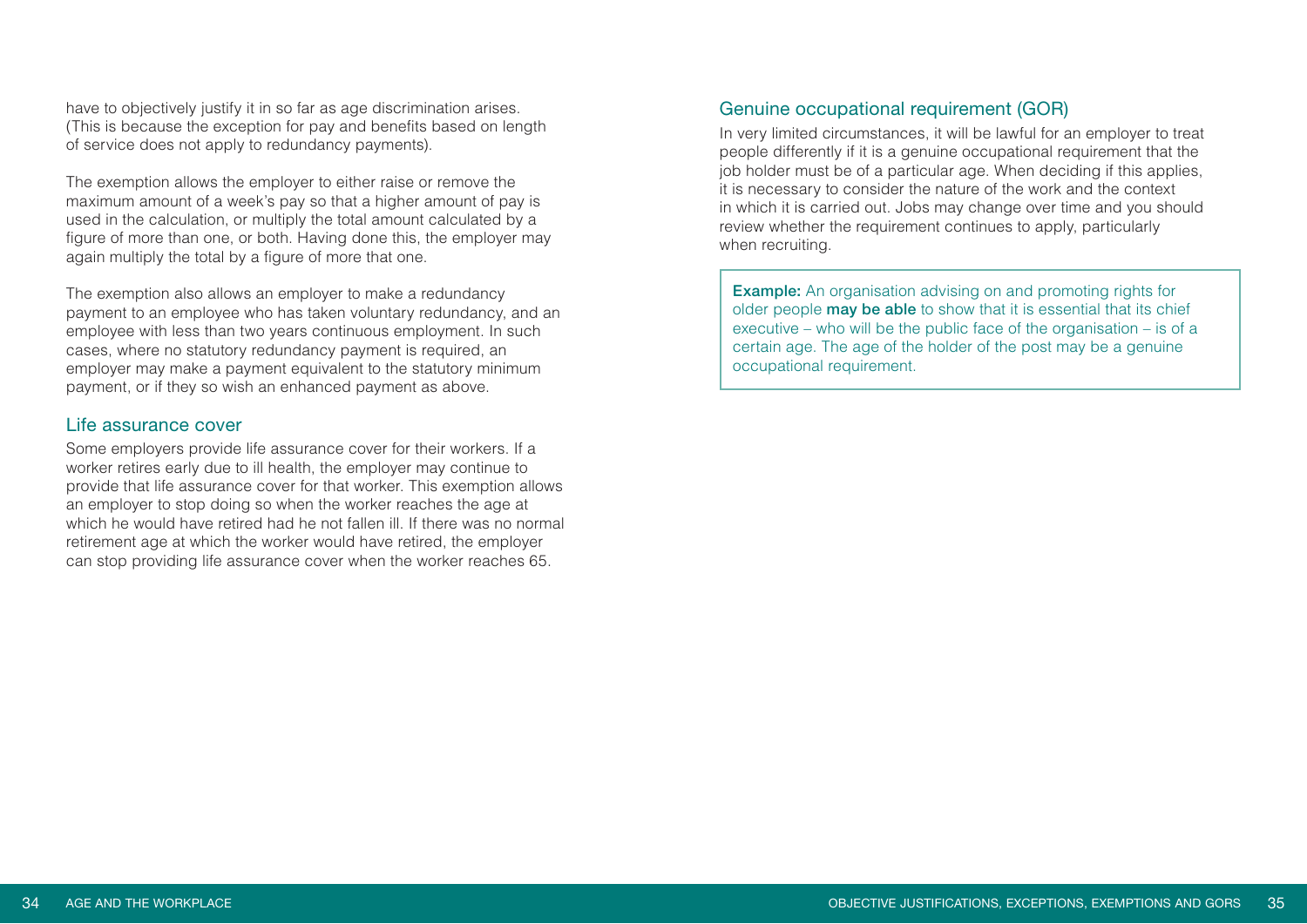inform

work with you

### Guidance for the Individual What do I do if I think I have suffereddiscrimination or harassment?

train

#### Expressing your concerns

If you think you are being harassed or discriminated against it is a good idea to make it clear to the person who is harassing you that their behaviour is unwelcome and that you want it to stop. However, you do not have to do this, particularly if you are feeling bullied or intimidated. If you do choose to address your concerns to the person, be clear and assertive but take care that you are not perceived to be bullying the individual. Some people may find it helpful to ask a friend, colleague, welfare officer or trade union representative to be with them in a support role.

If speaking to the person in question has failed to stop the problem, you should talk to your manager or your trade union representative. If it is your manager or supervisor who is harassing you, speak to someone higher up. Employers should deal with such complaints quickly, thoroughly and sympathetically.

It is usually best to try and sort things out quickly and as close to the problem as possible. If your organisation has a personnel or human resources department or an equality adviser you might find it helpful to talk to them. Discrimination can happen accidentally or through thoughtlessness. Harassment can be unintentional. Often, once a manager understands the problem, he or she will be willing to try and put things right.

### Using the grievance procedure

If your manager is unable to help you, or refuses to help you, you must use your organisation's grievance procedure if you wish to proceed with your complaint. All organisations should have a grievance procedure by law. You also have a legal right to be accompanied by a trade union representative or a work colleague at any hearing into your grievance.

If you are not satisfied with the result of a grievance procedure, you have a right of appeal which should be heard, if the organisation's size allows it, by someone different from the person who conducted the original grievance hearing. You have a right to be accompanied by a trade union representative or a work colleague during the appeal hearing.

#### Making a claim to an employment tribunal

When you have tried all these things, or if your employer does not have a grievance procedure, or if you feel too intimidated to use the internal procedures, you may be able to bring a complaint to an employment tribunal under the age regulations. You do not have to hand in your notice to bring such a complaint. As part of your employment tribunal claim, you can require your employer to answer a set of questions about discrimination in your workplace. A questionnaire is available on the DTI website (www.dti.gov.uk) and from jobcentres and citizens advice bureaux.

You and any witnesses have a right not to be victimised for following up a grievance or complaining to an employment tribunal under these regulations provided the complaint was made in good faith.

If you have been dismissed because you objected to conduct towards you, you may be able to bring a complaint of unfair dismissal to an employment tribunal.

Complaints to an employment tribunal must normally be brought within three months of the act you are complaining about. Care should be taken to ensure that the three month point is not exceeded during any internal grievance/appeals process.

### Retirement

You now have the right to request to continue working beyond your expected retirement date. If you do so your employer must give consideration to your request if you have made it in time and if they turn it down you have the right to appeal to the employer. If you do not make the request to continue working within three months of your expected date of retirement you may lose your opportunity to continue working.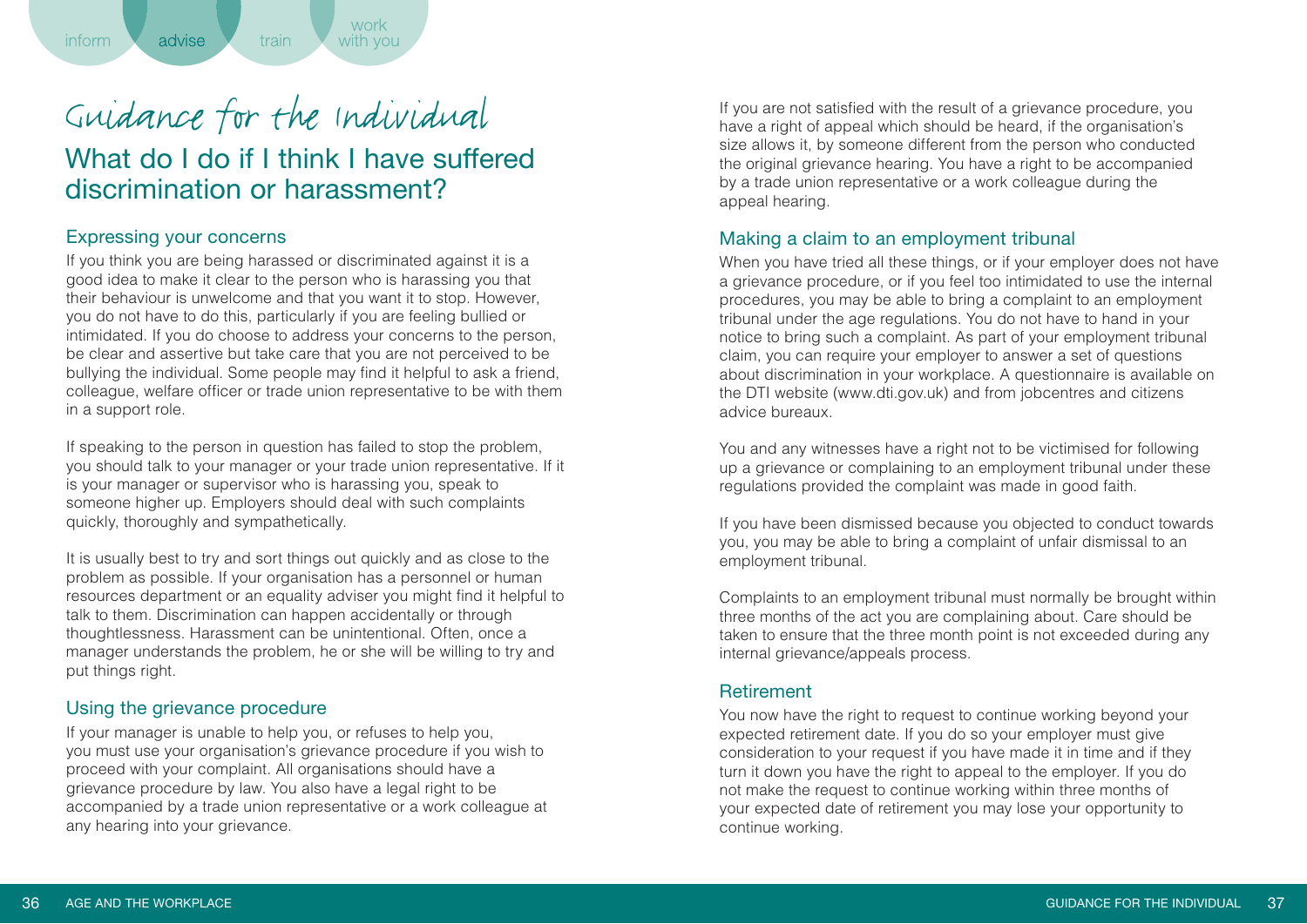You will not automatically be allowed to work beyond your expected retirement. Your employer does not have to agree to your request or give you a reason for turning it down.

If you want to continue working beyond your expected retirement date, but perhaps with alternative or variable working patterns take the initiative and discuss this with your employer at an early stage. Your employer does not have to agree to vary your job but early discussion could help highlight the mutual benefits of a different pattern of work or combination of duties.

Take advantage of training and development opportunities in the years approaching retirement. It will help you to make a stronger case for continuing to work.

Your employer should inform you of their intended retirement date for you and your right to request to continue working at least six months, but no more than twelve months, before the intended date. If your employer does not do this you may have the right to eight weeks pay as compensation.

If you ask to continue working, your employer should hold a meeting with you to consider your request. You have a right to be accompanied by a work colleague or trade union representative at the meeting. The trade union representative must also be a work colleague. You must be told the result of your request as soon as is reasonably practicable after the meeting. You can appeal against the decision if your request is not met. You will need to give your employer notice of the appeal as soon as is reasonably practicable after you have received his decision.

There will no longer be an upper age limit on unfair dismissal claims. The statutory redundancy payments scheme is also being adjusted to remove upper and lower age limits as is statutory sick pay and maternity pay.

## Further Guidance for Employers Some frequently asked questions

train

inform

advise

work

with you

**Q Do the regulations only cover older employees?**

**A** No. The regulations cover workers of all ages – young and old.

**Q Can I ask for a candidate's date of birth on the application form?**

**A** Yes. But asking for age-related information on an application form could allow discrimination to take place. Remove the date of birth/age from the main application form and include it in a diversity monitoring form to be retained by HR/personnel. In addition review your application form to ensure that you are not asking for unnecessary information about periods and dates.

#### **Q Am I responsible for what an employment agency does?**

**A** Yes. If you use a recruitment agency you need to be sure the agency acts appropriately and in accordance with your company's equality and diversity policies.

#### **Q Do I have to do anything new or different when the legislation comes in?**

**A** Yes. Include age in your equality policy. Consider adding all forms of discrimination and harassment (sex, race, disability, gender reassignment, sexual orientation and religion or belief) to your disciplinary rules. These rules should also include bullying.

Make sure all employees are aware (through training, noticeboards, circulars, contracts of employment, etc) that it is not only unacceptable to discriminate, harass or victimise someone on the grounds of age, it is also unlawful. Make it clear that you will not tolerate such behaviour.

Individuals should know what to do if they believe they have been discriminated against or harassed, or if they believe someone else is being discriminated against or harassed. This should be included in the grievance procedure.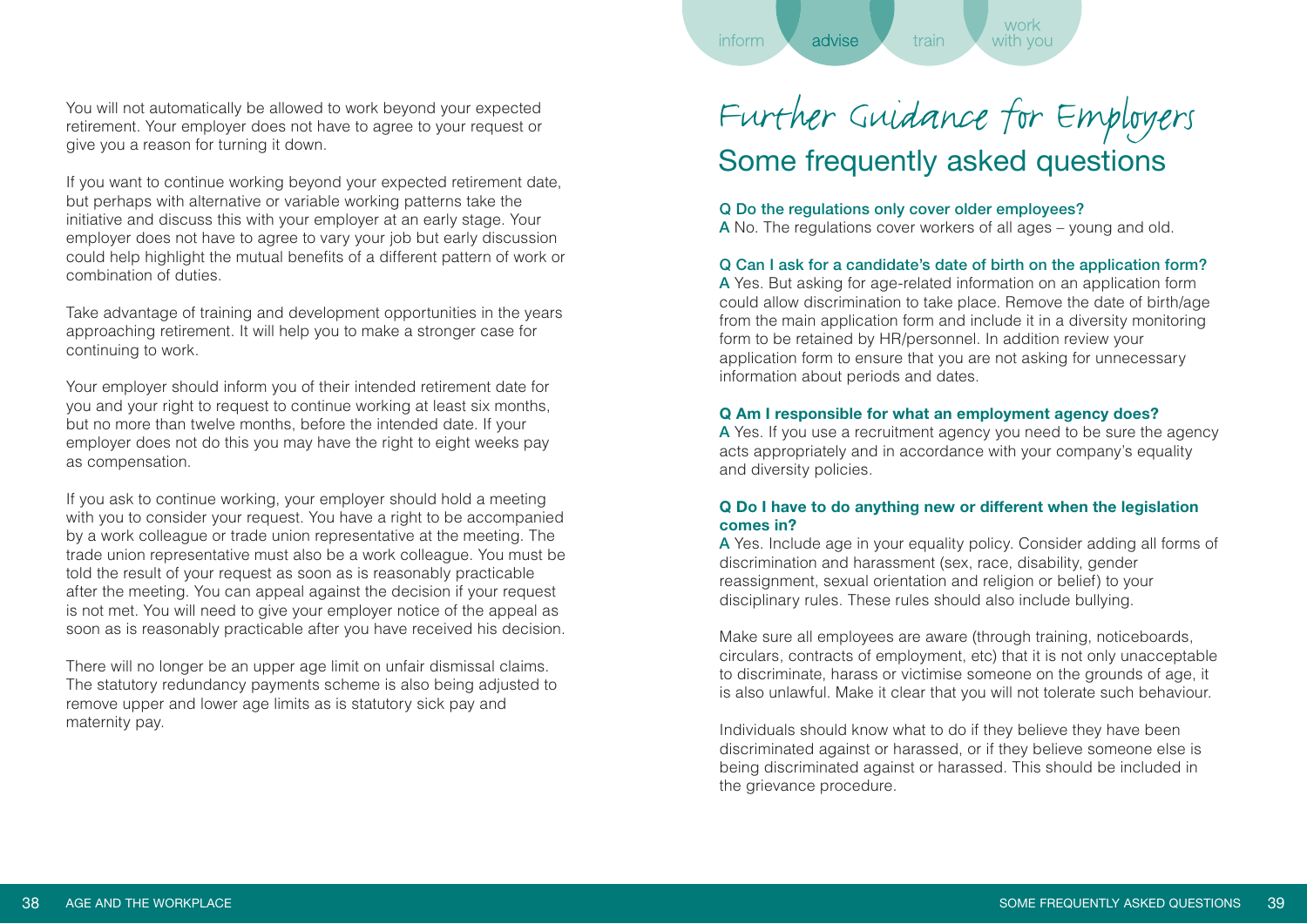**Reminder:** The Employment Act 2002 requires all employers, however large or small, to have both a disciplinary and a grievance procedure.

Check your policies for retirement and redundancy. Upper age limits on unfair dismissal claims and redundancy payments will be removed. There will be a default retirement age of 65, making compulsory retirement below 65 unlawful unless objectively justified.

Give serious consideration to the benefits of flexible working. All employees will also have the right to request to work beyond 65 or any other retirement age set by the organisation. You have a duty to consider such requests.

#### **Q Must I have an equality policy?**

**A** No. However, an equality policy is the best way of demonstrating that you take discrimination seriously and have steps in place to tackle it. The policy should set the minimum standard of behaviour expected of all employees through recruitment right through to retirement. It also spells out what employees can expect from the organisation. It gives employees confidence that they will be treated with dignity and respect, and may be used as an integral part of a grievance or disciplinary process if necessary. If you would like help putting an equality policy in place Acas can help – call our helpline on 08457 47 47 47.

#### **Q Do these regulations cover all workers?**

**A** Yes. The regulations apply to all workers, including office holders, police, barristers and partners in a business. They also cover related areas such as membership of trade organisations, the award of qualifications, the services of careers guidance organisations, employment agencies and vocational training providers, including further and higher education institutions.

The regulations also cover anyone who applies to an organisation for work, or who already works for an organisation – whether they are directly employed, work under some other kind of contract, or are an agency worker. You will also be responsible for the behaviour of your employees towards an individual working for someone else but on their premises, for example someone from another organisation repairing a piece of your equipment.

Employees are sometimes harassed by third parties, such as customers or clients. Where possible you should protect your employees from such harassment and take steps to deal with actual or potential situations of this kind. This will enhance your reputation as a good employer and make the organisation a welcoming and safe place to work.

Many organisations provide visitors and visiting workers with guidance on health and safety matters. It may be appropriate to include some comments on your organisation's attitude to harassment.

However the default retirement age and the duty to consider procedure apply only to a narrower group of employees – this does not include office holders, partners, barristers etc. Refer to the regulations for the precise definition.

#### **Q I am a partner, am I covered by the regulations?**

**A** Yes, you are covered by the regulations except for the provisions covering retirement and the right to request. Partnerships will need to objectively justify their decisions on age issues and for retirement. It would be sensible for partners to have clear records of these decisions at partnership meetings to show they meet business objectives, are properly considered and regularly reviewed. Such records may help support any case for objective justification.

#### **Q No one in my organisation has ever complained of discrimination or harassment so I don't need to do anything new, do I?**

**A** People do not always feel able or confident enough to complain, particularly if the harasser is a manager or senior executive. Sometimes they will simply resign. One way to find out is to undertake exit interviews when people leave and to ask them if they have ever felt harassed, bullied or discriminated against in the workplace. If it is possible, exit interviews should be undertaken by someone out of the individual's line of management, for instance a personnel officer.

Discrimination includes harassment which can take place without management being aware of it. Make sure all your employees understand that harassment means any unwanted behaviour that makes someone feel intimidated, degraded, humiliated or offended.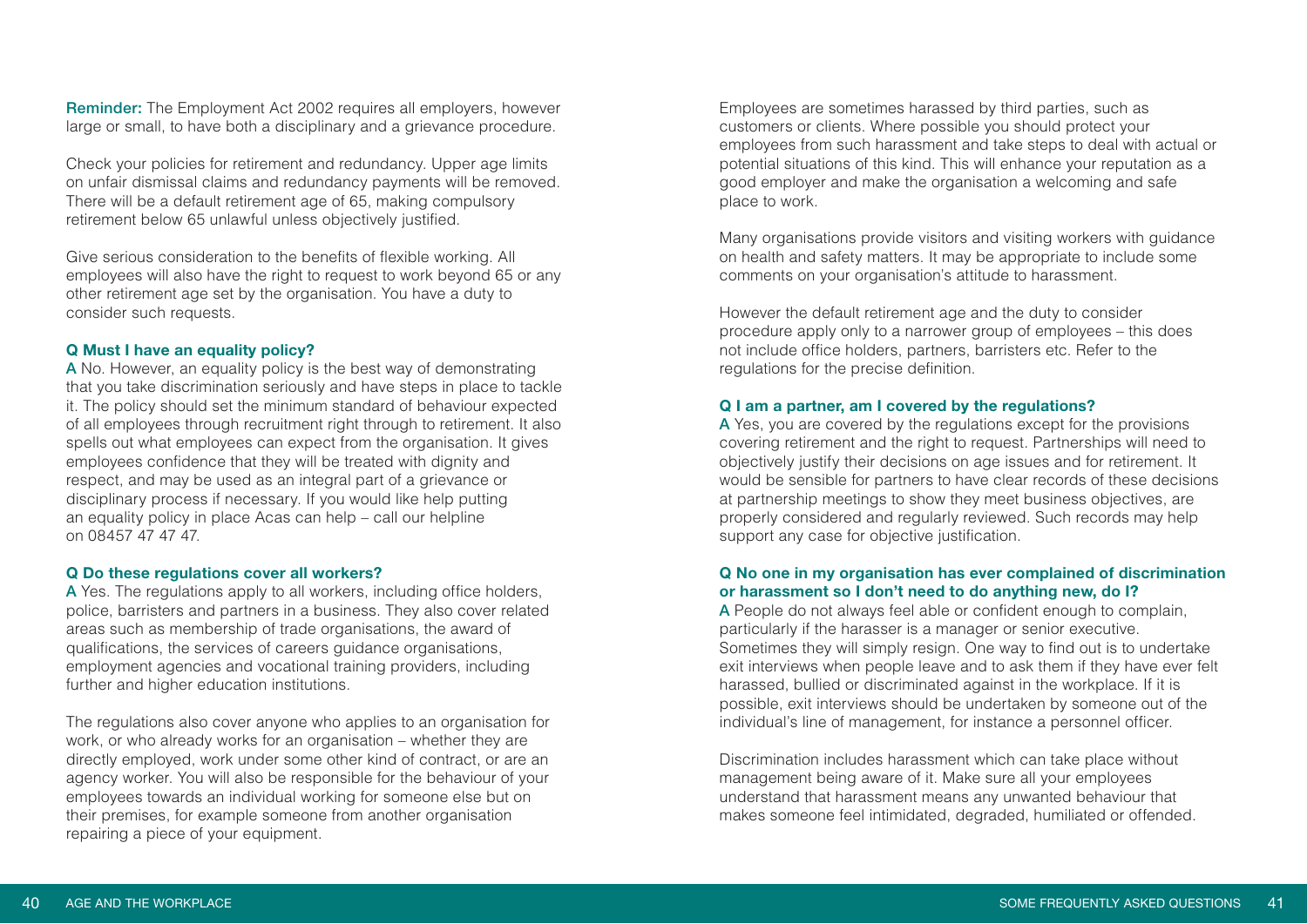advise train *inform* 

work with you

This includes teasing, tormenting, name calling and gossip and it applies to whoever the perpetrator may be. The victim's perception of the effect of the behaviour is also important.

Take all possible steps to make sure employees understand that they and their management teams will not tolerate such behaviour and that they will deal with whoever is causing the problem.

#### **Q Should I take positive action to promote age diversity?**

**A** Your business could benefit from employing people of different ages. The law allows you to introduce positive action measures where you can demonstrate that employees of a particular age are at a career disadvantage or are under represented in the organisation (see page 29).

### Annexes

#### **Annex 1: An age healthcheck**

#### **Purpose**

These questions are designed to kick start the planning and thinking process in your organisation. The answers to these questions should tell you if:

- any key personnel decisions are influenced by age
- your recruitment is attracting people from everyone in the local community.

#### **The Checklist**

- 1 Look at your records to establish your company age profile insert 16-21, 22-30, 31-40, 41-50, 51-60, 60-65, 65+ ( These age bands are for illustration only; you may wish to choose different ones to suit your company circumstances.) Compare this to census data available from websites, libraries, business and Chambers of Commerce. What do you find?
- 2 Look at your application forms for recent recruitments and compare with your age profile. Are you missing out on potential talent? **Yes/No**
- 3 Is your equality and diversity policy visibly supported by your board and chief executive? **Yes/No**
- 4 Do you train employees to recognise and tackle age discrimination? **Yes/No**
- 5 Is age ever used as a factor in staff recruitment/selection or training and development? **Yes/No**

If yes, can it be justified? **Yes/No**

- 6 Do you offer variable and alternative working patterns to employees regardless of age? **Yes/No**
- 7 Are your managers aware of what behaviour could be perceived as harassment on the grounds of age? **Yes/No/Not Sure**
- 8 Do you have an action plan to ensure you are compliant with the age regulations in October 2006? **Yes/No**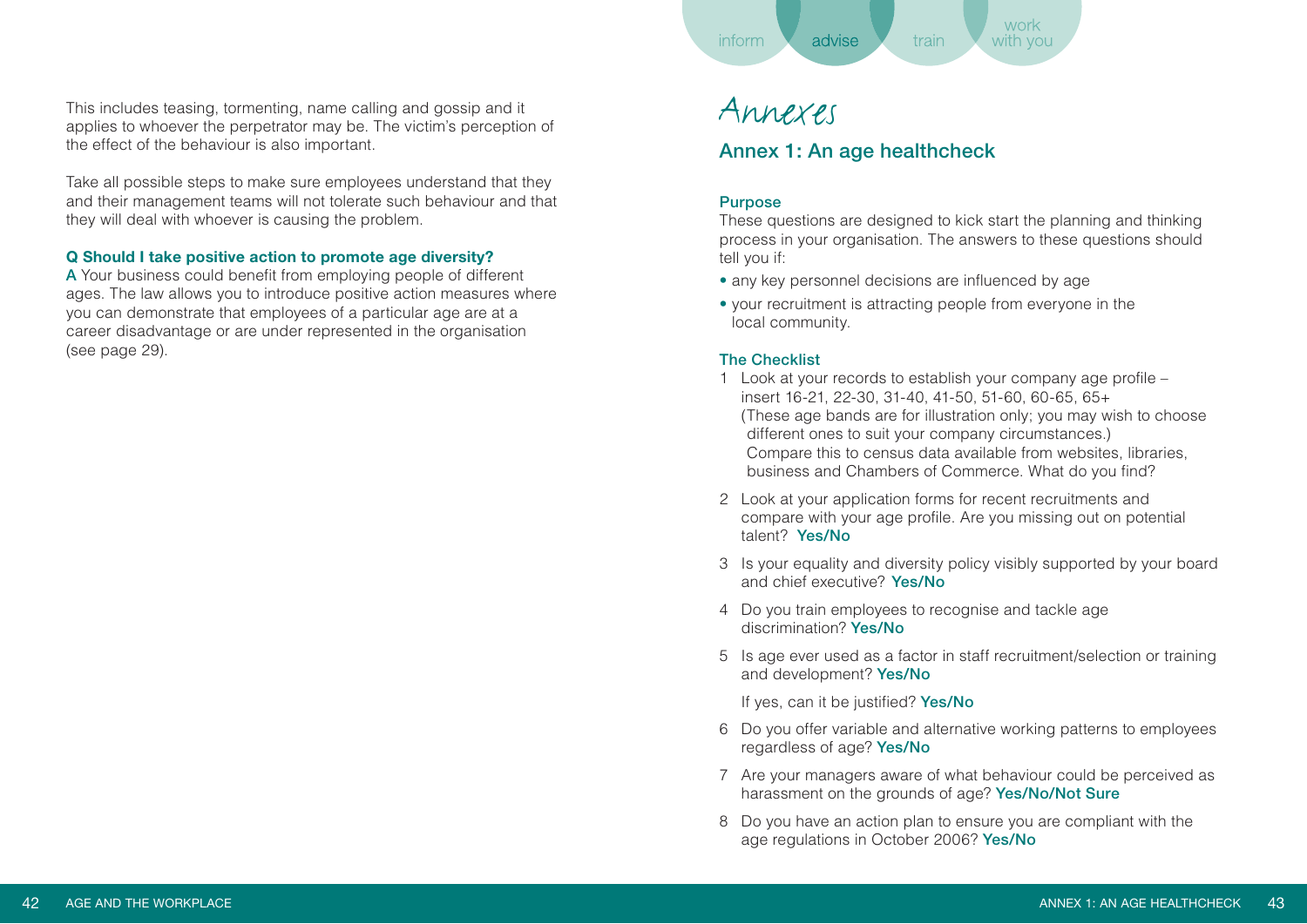#### **Annex 2: Age action plan – some potential quick wins**

#### **Purpose**

To make your action plan successful:

- Agree who is responsible for the plan
- Launch it with the support of the head of your organisation
- Agree who should be involved and consulted, for example line managers, personnel staff, trade unions, other stakeholders
- Make sure your partners and suppliers support your action plan
- Agree and publish timescales for when you will do things and prioritise key objectives before October 2006
- Get feedback from employees and address their concerns/questions.

#### **Some quick win areas for the action plan**

- **1 Recruitment, promotion and selection**
- Remove ageist language (see page 12) from job and promotion adverts and focus on the needs of the job. In the short-term make someone responsible for 'vetting' the wording
- In performance assessments challenge phrases that make assumptions about an individual and focus on actual performance
- Look at where you advertise and how you advertise to ensure you reach the whole labour market
- Train selectors in anti age discrimination
- Monitor and publish your results to show you mean business.

#### **2 Hearts and minds**

- Deliver a programme of age awareness training to all employees to focus on:
	- tackling deep seated stereotypes; and
	- bullying and harassment.
- Review company literature for age bias, look to how your organisation might be perceived by younger or older employees. If someone feels fully engaged with an organisation they are likely to be more productive.

#### **3 Retirement and knowledge management**

- Recognise that senior employees have a wealth of experiences that are valuable and can help the organisation. Set up a system to capture this knowledge.
- Make your retirement policy well known and treat requests to stay after retirement as an opportunity to retain knowledge.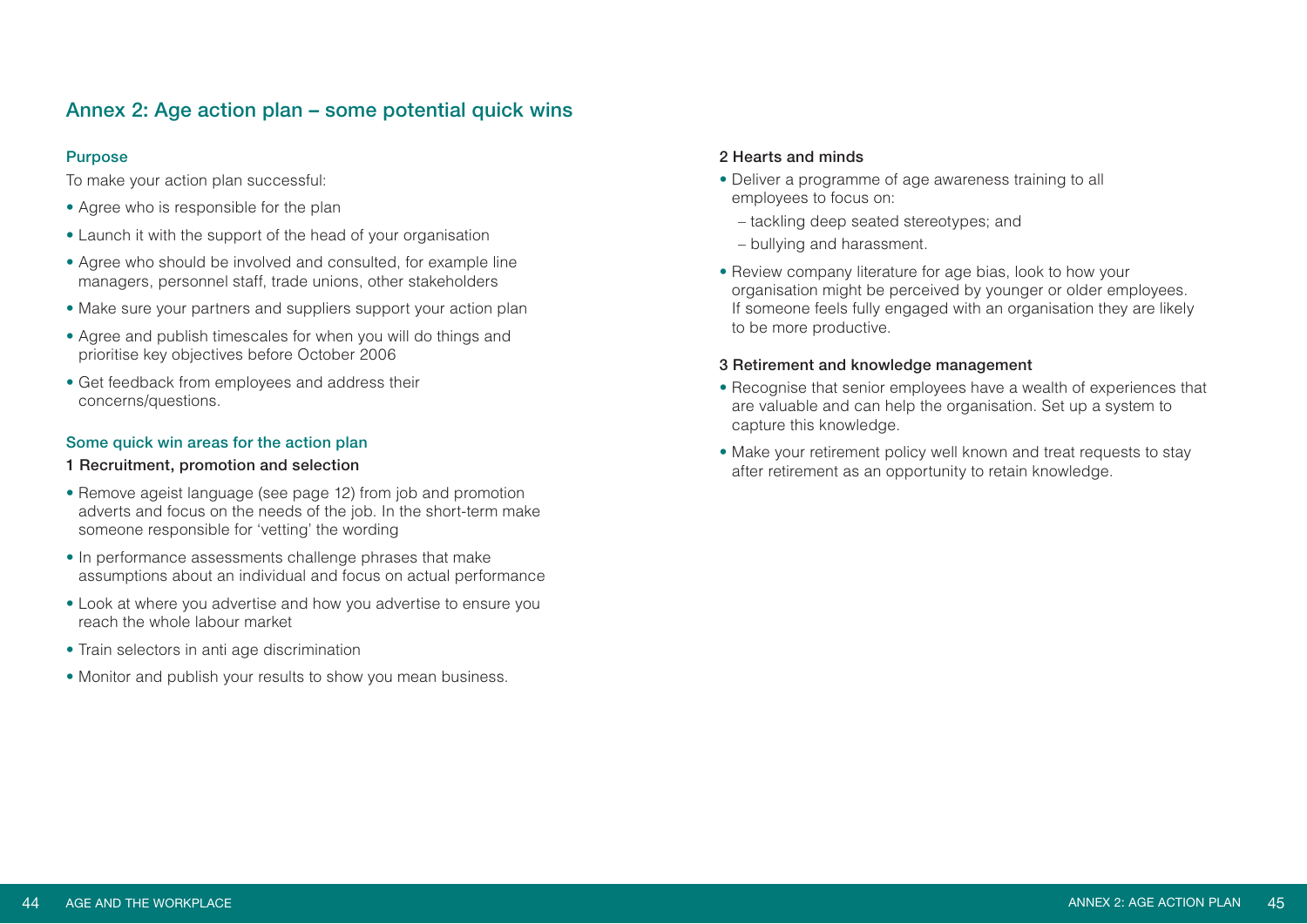### **Annex 3: Practical impact assessing for age bias in policies**

#### **Purpose**

Impact assessments are designed to measure the impact of policies and processes on different groups of people. They can help to inform planning and decision-making.

#### **Ask yourself:**

- What is the purpose of a policy or practice?
- What is it achieving?
- Do any age groups benefit and, if so, do any not? And how?
- What are the differences and adverse outcomes (if any) by age group.

#### **To answer these questions you will need to look at:**

- Your monitoring data (see section 'Know your staff' and Annex 4)
- Anecdotal views from managers and employee representatives about the way a policy is working locally
- Attitude surveys, focus groups, exit interviews and specific research and evaluation exercises you may wish to carry out
- What has worked elsewhere and why by comparing your data with that of other business groups/employer organisations.

This process will give you evidence of different outcomes by age groups. It is important to remember that not all differences are necessarily wrong and you need to ask the question "is it justifiable for this to continue?" Our guidance on objective justification can give some pointers here.

We would suggest that it would be good practice to undertake these assessments openly in the organisation as a sign of your commitment to tackle unwitting age discrimination.

#### **Annex 4: Age monitoring – a framework**

Monitoring the effect of the anti-age discrimination regulations can help you to:

- identify any problems
- gather evidence that might be needed by the courts for objective justification of any age discrimination (see page 30).

The following age bands might provide a useful starting point for gathering your information:

16-21, 22-30, 31-40, 41-50, 51-60, 60-65, 65+

Keep records on how all your employees fit into these age bands. Also keep data on employees who:

- Apply for jobs (and those who are successful)
- Apply for training (and those who receive training)
- Apply for promotion (and those who are successful)
- Are being assessed to measure their performance
- Are involved in disciplinary and grievance processes (and the outcomes of these processes)
- Leave the organisation.

Another source of monitoring information are staff attitude surveys that can be used in concluding a business benefit when considering the exemptions surrounding service-related benefits.

Staff consultation groups and trade unions can also be valuable sources of information that can add to raw data figures.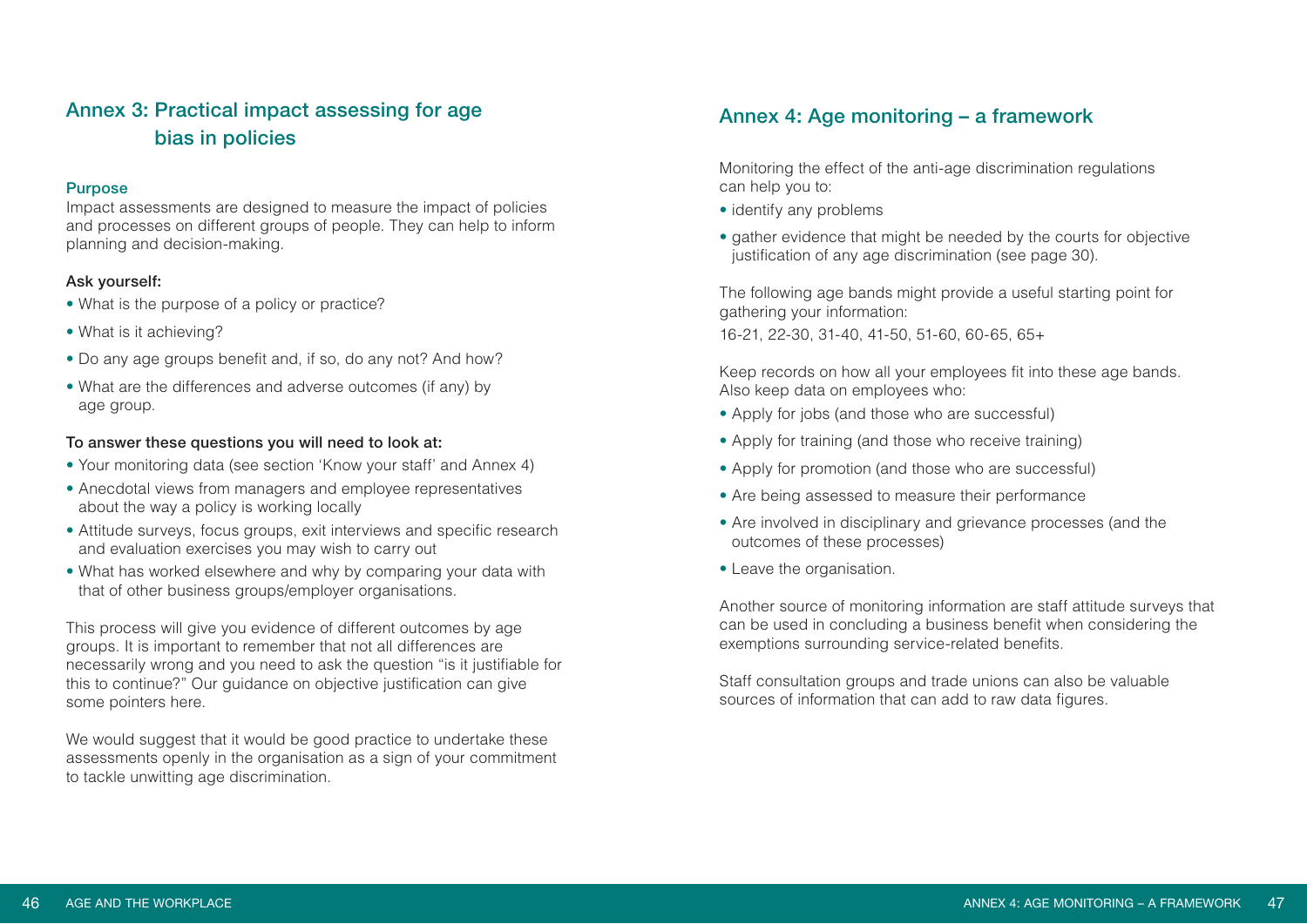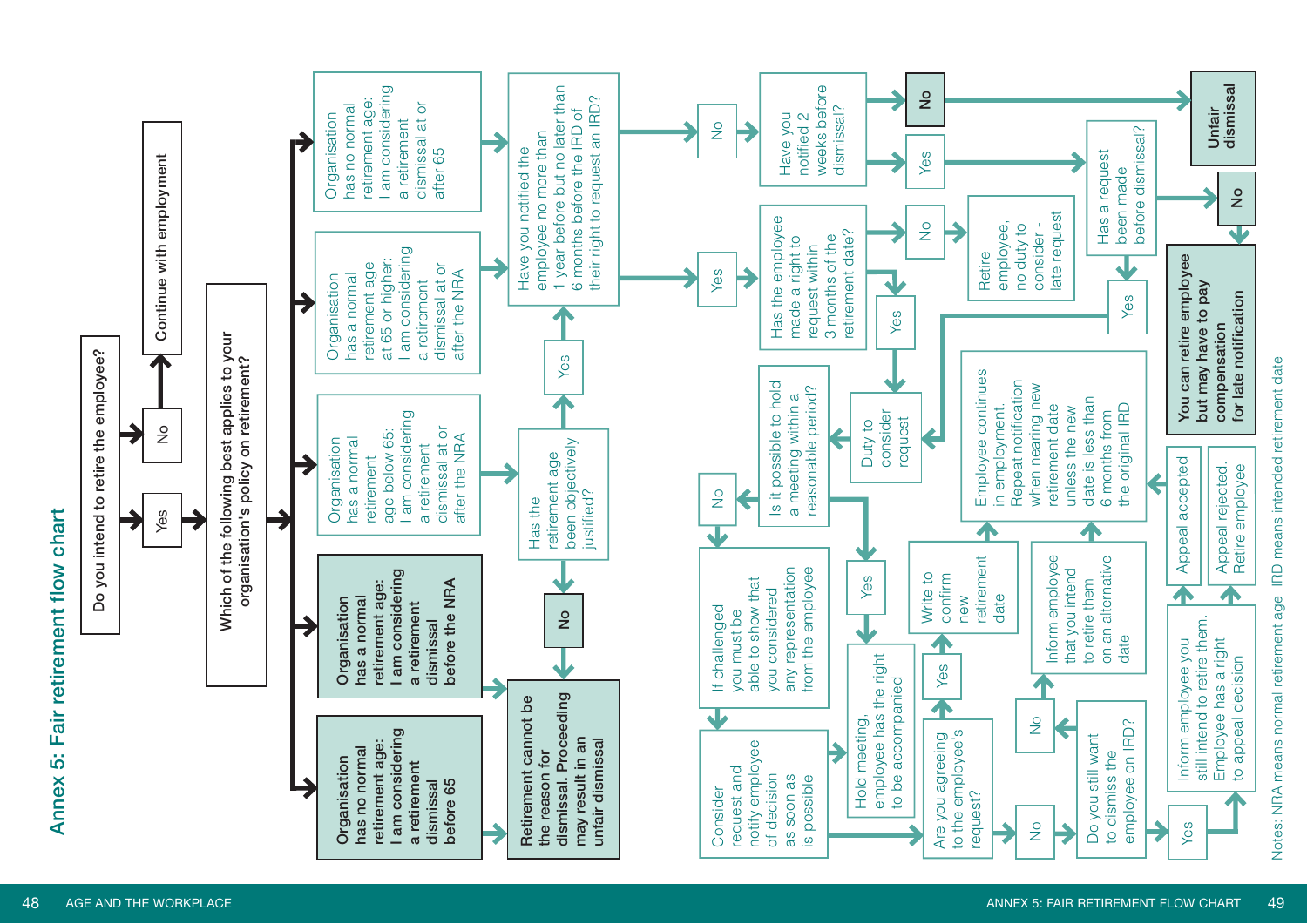#### **Annex 6: Request to work beyond retirement flow chart**

#### **Employer** – Pre-Retirement

If you intend to retire the employee you must inform the employee of the retirement date, in writing, no more than one year but no later than six months before the intended retirement and that they have a right to request to work beyond the retirement age.

**Employee** – Responding to your employer's notification When your employer has notified you of your intended retirement date and your right to request, if you want to request working beyond retirement age you must inform your employer no less than three months before the intended retirement date. Your request to your employer must be in writing and state whether you wish to continue work:

- indefinitely
- for a stated period
- or until a certain date.

You may only make one request in relation to each intended retirement date. If your employer has failed to notify you of your intended retirement date six months before that date, you may still make a request not to retire at any time before you retire.

**Employer –** Responding to your employee's request When you receive your employee's request you must normally hold a meeting with your employee to discuss the request. If you accept there is no need to hold a meeting; simply amend the employee's contract of employment to reflect the new intended retirement date, and if required, the new employment pattern.

If after considering the request, you decide that you do wish to continue with the retirement you should hold a meeting with the employee. This will enable the employee to put their case to you. The employee has a right to be accompanied at the meeting.

The companion can be:

- chosen by the employee
- a worker or trade union representative employed by you or the organisation.

The companion can:

- address the meeting but not answer questions on behalf of the employee
- confer with the employee during the meeting.

The meeting must be held within a reasonable period after the request has been received from the employee. If the meeting cannot be held within a reasonable period, you may inform the employee of your decision in writing as long as you have considered any representation made by the employee.

**Employee** – The meeting to consider your request

If your employer does not accept your request, they must still offer you a meeting to discuss it. This is your opportunity to put your case before your employer. You have a right to be accompanied at the meeting.

The companion can be:

- chosen by you; but must be
- a worker or trade union representative employed by the same employer.

The companion can:

- address the meeting but not answer questions on your behalf
- confer with you during the meeting.

It is important to remember that your companion cannot answer questions on your behalf. You must take all reasonable steps to attend the meeting, although if it is not possible to hold the meeting within a reasonable period your employer may inform you of their decision in writing.

### (continued)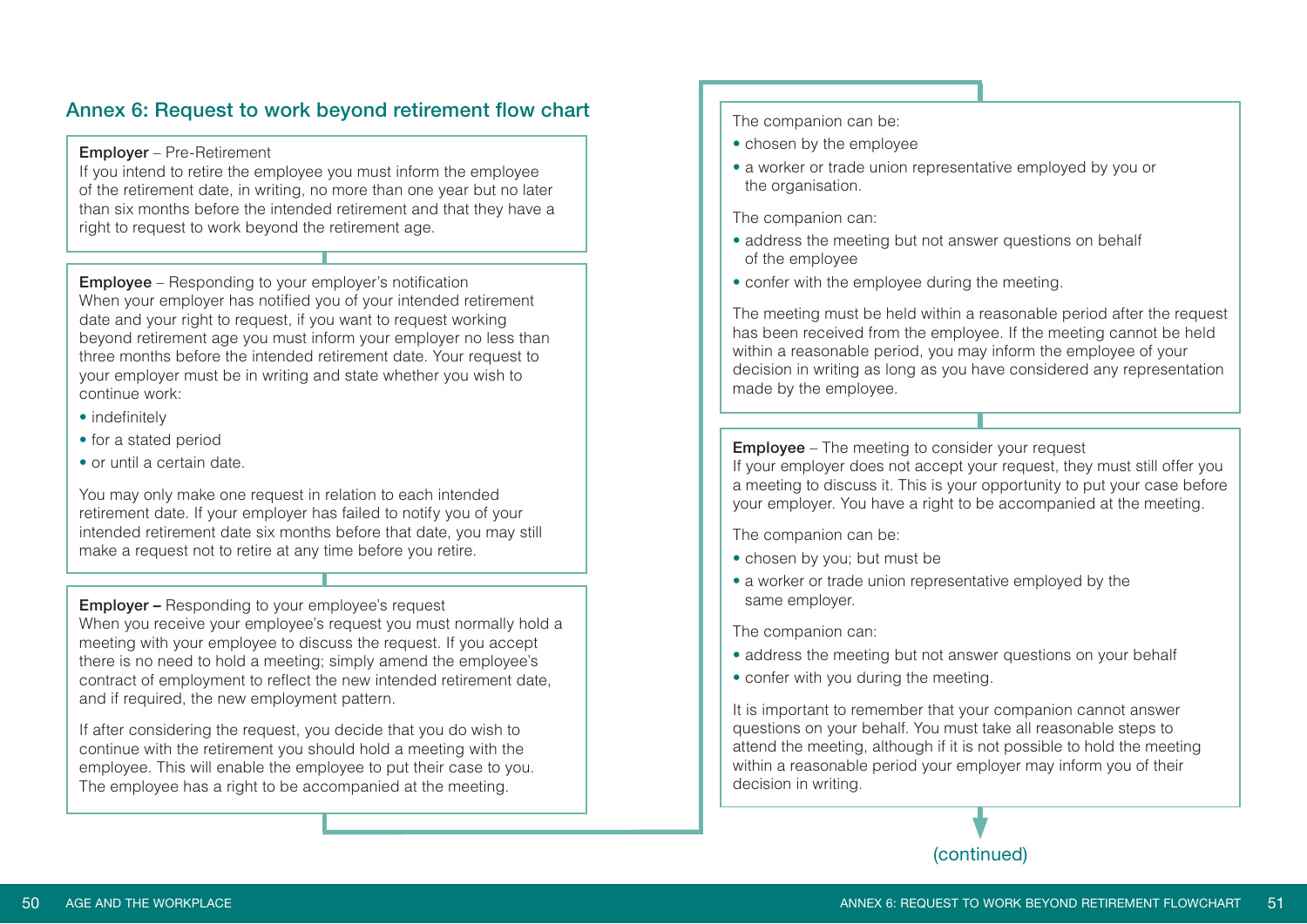#### Annex 6: Request to work beyond retirement flow chart (continued)

#### **The meeting**

The meeting is an opportunity for the employee to put their case before the employer. At the end of the meeting the employer may decide that whilst they cannot accept the employee's stated request, there may be a compromise solution. It is perfectly acceptable for the employer to propose alternative working patterns and retirement dates, other than those proposed by the employee, if the employer is persuaded by the employee's case not to be retired.

#### **Employer** – Post-meeting action

If, after the meeting, you decide to accept the employee's request you should inform them that you have accepted the request and state the new employment pattern and when the new intended retirement date will be.

Where the decision is to refuse the request you should confirm with them that you still wish to retire them – either on the original intended retirement date or an alternative later date.

Any decision should be given in writing and should be dated. The employee has a right to appeal the employer's decision, or a decision on a new intended retirement date if it is shorter than the intended retirement proposed by the employee in the employee's initial request.

#### **Employee** – Post-meeting

The employer will inform you as soon as is reasonable after the meeting of their decision. If the employer rejects your request or proposes a new intended retirement date that is less than that in your original request, you may ask for an appeal meeting.

#### **Appeal meeting**

The appeal meeting is the final opportunity for the employee to put their case before the employer. At the end of the meeting the employer may decide that whilst they cannot accept the employee's stated request, there may be a compromise solution. It is perfectly acceptable for the employer to propose alternative working patterns and retirement dates, other than those proposed by the employee, if the employer is persuaded by the employee's case not to be retired.

#### **Employer** – Post-appeal meeting action

If, after the meeting you decide to accept the employee's request, you should inform them that you have accepted the appeal and state the new employment pattern and when the new intended retirement date will be.

Where the decision is to reject the appeal you should confirm with them that you still wish to retire them and the date that the dismissal is to take effect.

Any decision should be given in writing and should be dated.

#### **Employee** – Post-appeal meeting

The employer will inform you as soon as is reasonable after the appeal meeting of their decision. If your request is accepted, or a compromise solution is reached, the employer should inform you in writing of that decision.

If your appeal is rejected the employer is obliged to inform you of this in writing and of the date of your retirement. The employer does not need to give a reason why your application has been rejected.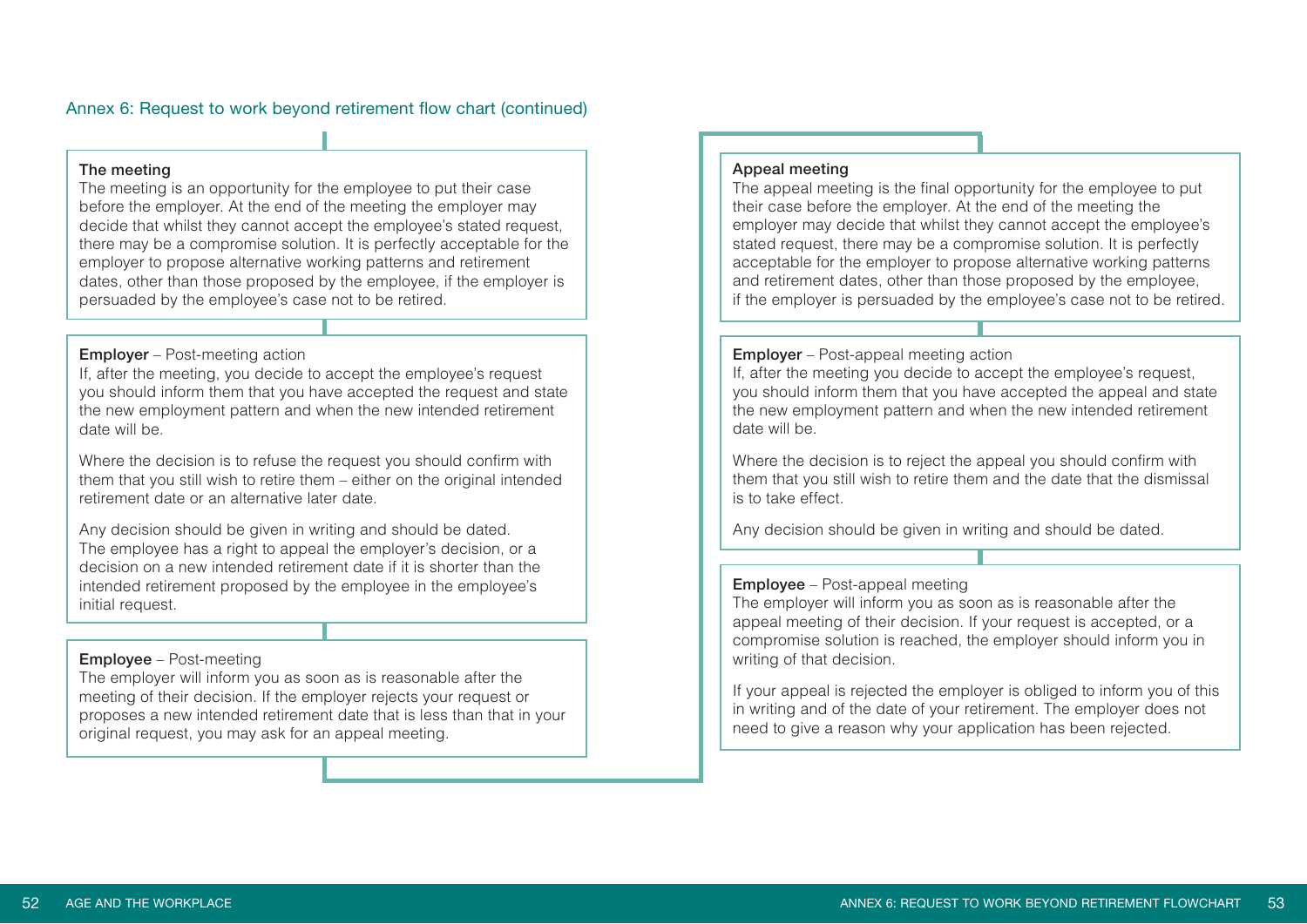#### **Annex 7: Example of a letter informing employee of their retirement date**

Letter to inform employee of their retirement date and of their right to make a request.

**Note to employer:** You must inform the employee no more than one year but no later than six months before their retirement date what the intended retirement date is and that they have a right to request not to be retired. Failure to inform the employee of the date and their right may mean that the dismissal is unfair. This letter should only be used if you are complying with the above time limits. If you do not, you are under an obligation to consider a request made by the employee at any time before retirement takes effect. You can get additional guidance on retirement from Acas.

Dear: Staff Number:

Date:

- 1 I am writing to inform you that your retirement date will be *[insert*  date] and that you have a right to request not to be retired.
- 1a I will give careful consideration to any request you may make to work beyond this date and will inform you if I cannot let you. I am not required by law to give a reason.
- 2 Your request not to be retired must be returned to *[insert name]*  no later than three months before the date stated in paragraph 1. Failure to do so will mean that you lose your statutory right to have your request considered and you will be retired on the retirement date above.

e: Signature: Signature:

Date:

#### **Annex 8: Example of a letter informing employee of a meeting to discuss a request not to retire**

**Note to employer:** The meeting to discuss the request should be held within a reasonable period after the request has been received. The employee has a right to be accompanied at the meeting.

The companion can be:

- chosen by the employee
- a worker employed by you or the organisation.

The companion can:

- address the meeting but not answer questions on behalf of the employee
- confer with the employee during the meeting.

Dear: Staff Number:

Date:

I am writing to inform you that after receiving your request not to be retired that there will be a meeting to discuss your request.

The meeting will be held on *[insert date]* at *[insert time]* at *[insert location]*.

You have a right to be accompanied at the meeting by a fellow worker or a trade union representative. Your companion may be someone that you have chosen, but they must work for *[insert name of organisation]*. Your companion can address the meeting but not answer questions on your behalf although you may confer with your companion during the meeting.

After the meeting if it is decided to continue your employment beyond the intended retirement date of *[insert date]* you will receive written notification reflecting these agreed changes to your contract.

If no agreement is reached you will receive further notification confirming your intended retirement date and informing you of your right to appeal.

Name: Signature: Signature:

Date: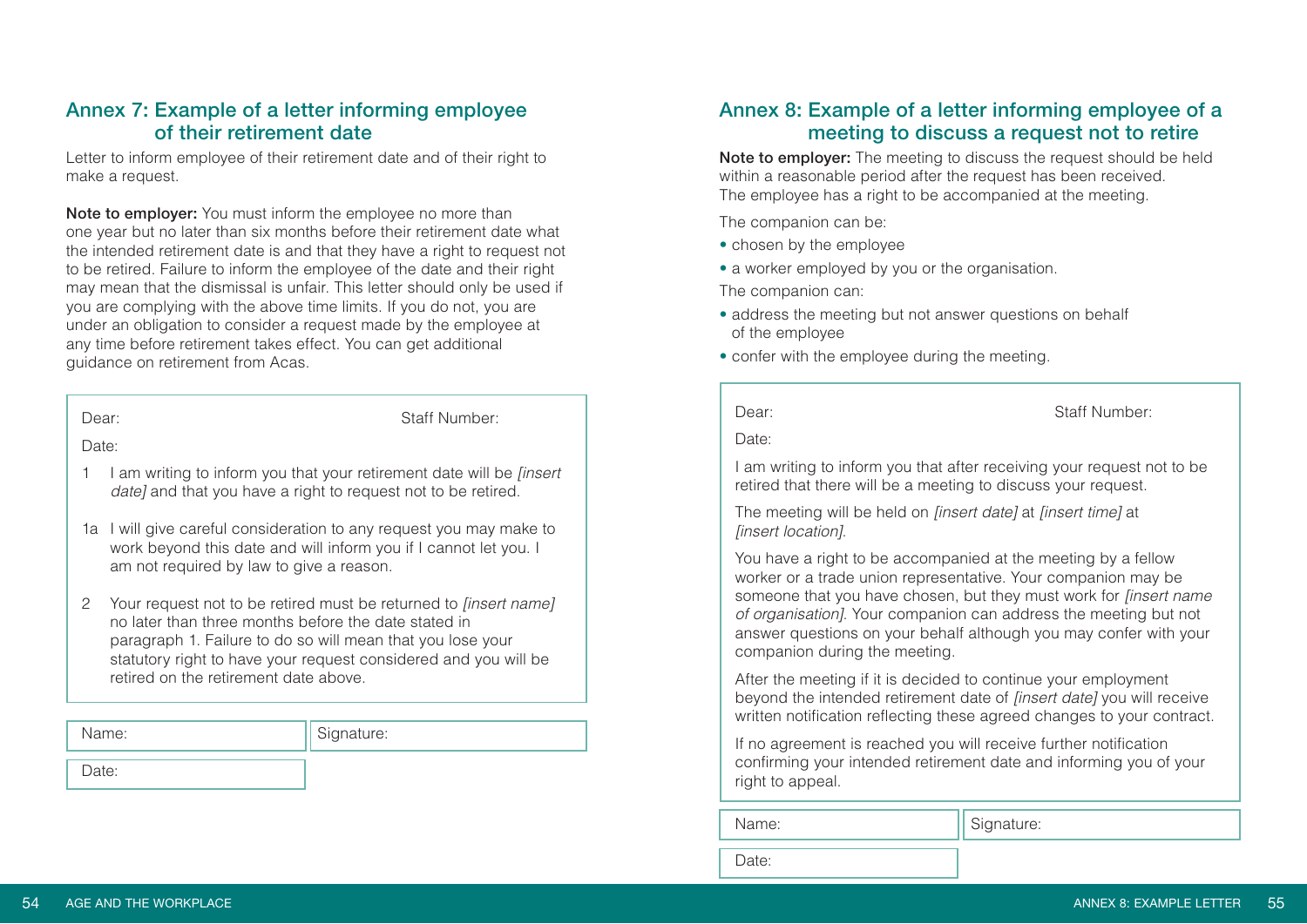#### **Annex 9: Example of a letter confirming retirement on the intended date**

**Note to employer:** If after the meeting to discuss the employee's request not to be retired, you decided that you still wish to retire the employee, you must inform them as soon as is reasonably practicable. You must also inform them that they have a right to appeal

Dear: Staff Number:

Date:

I am writing to inform you that after our meeting held on *[insert date]* to discuss your request not to be retired, that *[insert organisation]* still intends to retire you on *[insert intended retirement date]*.

You have a right to appeal this decision. If you wish to appeal you must inform *[insert name]* as soon as is reasonable. Failure to do so may mean that you lose the right to an appeal meeting and *[insert organisation's name]* may consider your appeal without holding a meeting but they will consider any previous representations that you have made.

Name: Signature: Signature: Date:

#### **Annex 10: Example of a letter to employee notifying the result of their appeal**

**Note to employer:** You must hold the appeal meeting to discuss the employee's appeal not to be retired as soon as is reasonably practicable. If it is not reasonably practicable to hold an appeal meeting within a period that is reasonable you may consider the appeal without holding a meeting as long as you consider any representations that the employee has made.

Dear: Staff Number:

Date:

I am writing to inform you that after our meeting held on *[insert date]* to discuss your appeal not to be retired, that *[insert organisation]* still intends to retire you on *[insert intended retirement date]*.

| Name: | Signature: |
|-------|------------|
| Date: |            |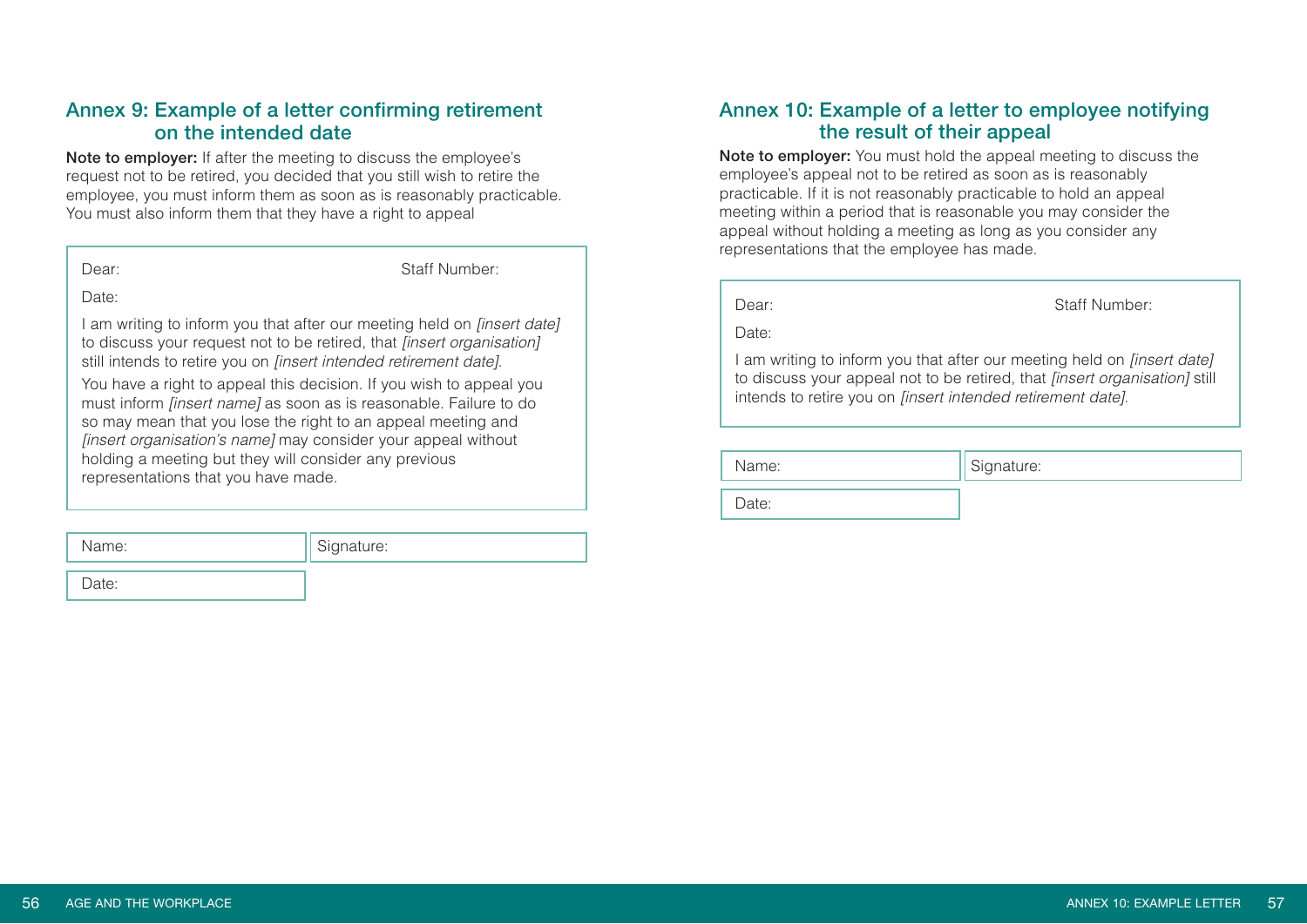#### **Annex 11: Example of a letter to employee confirming new retirement date**

**Note to employer:** You should use this letter if you accept the employee's request or appeal.

Dear: Staff Number:

Date:

I am writing to inform you that following our meeting to consider your request not to be retired/appeal meeting *[delete as appropriate] [insert organisation]* has agreed that your new intended retirement date shall be *[insert date]*.

As agreed at the meeting to discuss your request not to be retired/ appeal meeting *[delete as appropriate]* your new working pattern will be as follows. *[Delete this paragraph if no new working pattern is agreed]*.

| Name: | Signature: |
|-------|------------|
| Date: |            |

#### **Annex 12: Retirement – transitional arrangements applicable up to 1 April 2007**

Transitional arrangements apply to retirements from 1 October 2006 to 31 March 2007 because the DTI recognises that:

Where an employee is due to retire soon after 1 October 2006 the procedures for ensuring a retirement dismissal is fair are summarised below.

#### **Notice given before 1 October 2006**

If the employee is given notice before 1 October that they are to be retired after 1 October 2006 but before 1 April 2007:

• notice must be at least the period required by the contract of employment;

or

• where the employee is already serving a long period of notice required by the contract that exceeds four weeks, the employer must give at least four weeks notice before the 1 October 2006 to ensure the employee is aware and given the statutory minimum period of notice for retirement.

On 1 October, or as soon practicable afterwards, the employer must write to the employee telling them of their right to request working longer.

The employee can make such a request after their contract has been terminated but not more than four weeks afterwards.

A meeting to discuss the request, and any subsequent appeal meeting, must be held within a reasonable period. The employee can ask to be accompanied by a companion.